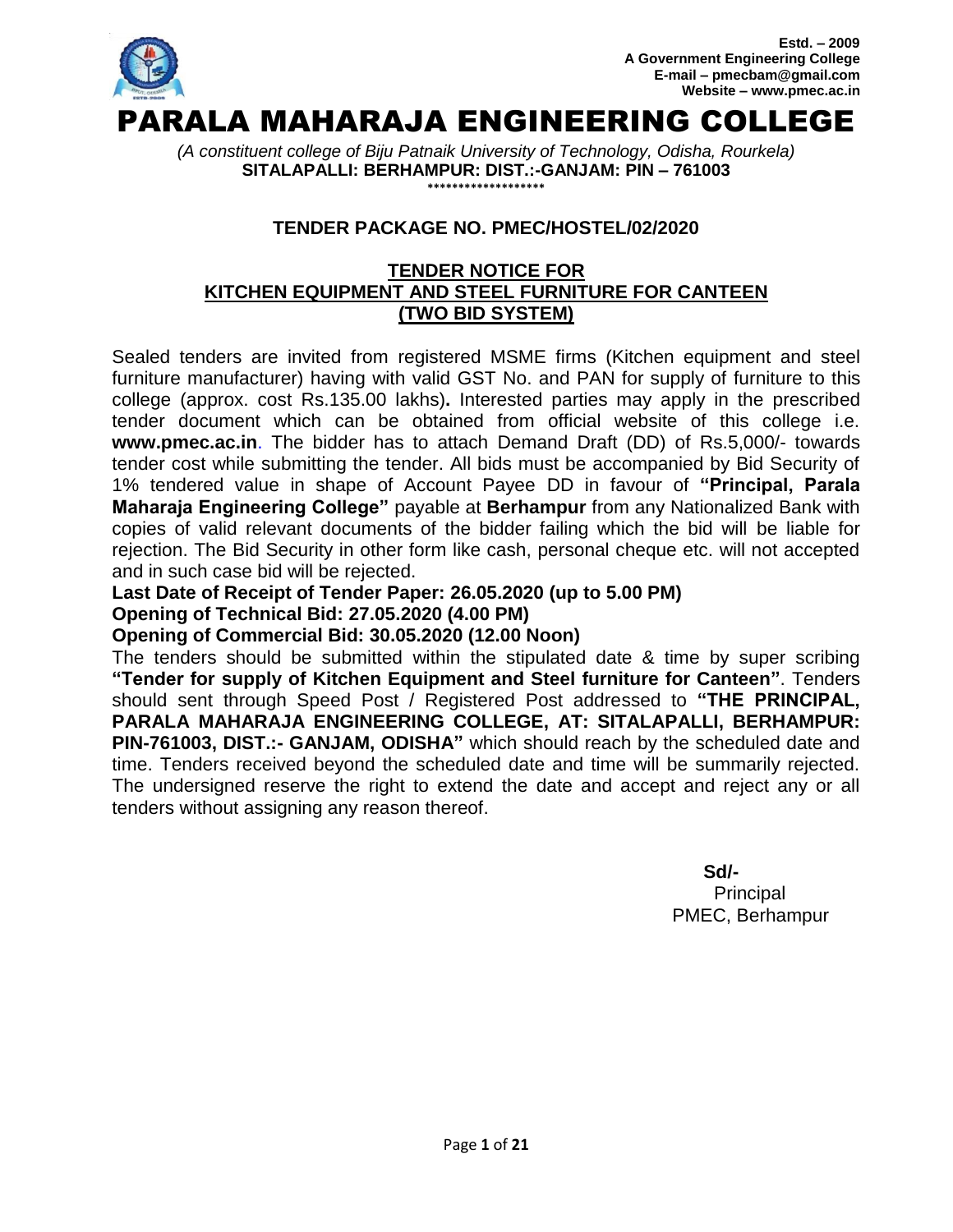# PARALA MAHARAJA ENGINEERING COLLEGE

**SITALAPALLI, BERHAMPUR, PIN – 761003, DIST.:- GANJAM, ODISHA**

## **GENERAL TERMS & CONDITIONS OF CONTRACT**

#### 1. **Eligible Goods and Services**

1.1 The Bidders shall quote the articles as per our specification.

#### 2. **Documents Establishing Bidder"s Eligibility & Qualification**

- 2.1 The Bidder shall furnish as part of the Bid the following Documents establishing Bidder"s eligibility and qualification to perform the contract, to the Purchaser"s satisfaction.
	- a) That the Bidder has financial, technical and production capacity necessary to perform the contract.
	- b) That the Bidders (in case of Registered suppliers) has executed supply of such items as mentioned in Schedule of Requirement of Goods to different Govt. Organisations.
	- c) Copies of valid GST Certificate, EPM Certificate, PAN and etc. shall be furnished by the Bidder and the originals of the above certificates shall be produced to the purchaser before placement of order.

#### 3. **Documents Establishing Goods Eligibility**

- 3.1 The goods offered against the schedule of requirement of goods should be in accordance with the stipulated specifications.
- 3.2 The documentary evidence may be in the form of literature, pamphlets, manuals etc..
	- a) Detailed description of goods with essential technical and performance characteristics.
		- b) The materials used should be durable.

#### 4. **Bid Price**

- 4.1 The Bidder shall quote their lowest possible price (in **Annexure-I**) (as per list of equipments for different categories enclosed in this tender document) & prices quoted by the Bidder shall be fixed during the Bidder"s performance of the contract and not subject to any variation.
- 4.2 The contract price shall include the cost of the Goods, Charges towards Packing, forwarding, handling, insurance, freight, incidental service, installation & commissioning of the goods and training to the consignee"s personnel at site.
- 4.3 The Bidder shall furnish the breakup of cost as follows solely for the purpose of facilitating the comparison of Bids only. The price must be stated separately for each item as mentioned in Annexure-I
	- a) Ex-Factory/ Ex-Warehouse/ Ex-Showroom/ off the self price
	- b) Packing, Forwarding and Handling charges
	- c) Insurance charges
	- d) Freight up to destination Institution.
	- e) Tax component (i.e Excise Duty, Sales Tax, VAT other levies) payable by the Consignee.
	- f) Delivery cost at site (including Tax Component)

#### 5. **Bid Security Deposit:**

- 5.1 All bids must be accompanied by the Bid Security @ not less than 1% (one percent) of the tender value in shape of Demand Draft only drawn in favour of **"Principal, Parala Maharaja Engineering College, Berhampur"** payable at Berhampur, **enclosed in sealed envelope, failing which the tender will be rejected.**
- 5.2 The bid security is required to protect the Purchaser against the risk of Bidder"s conduct which would warrant the security's forfeiture.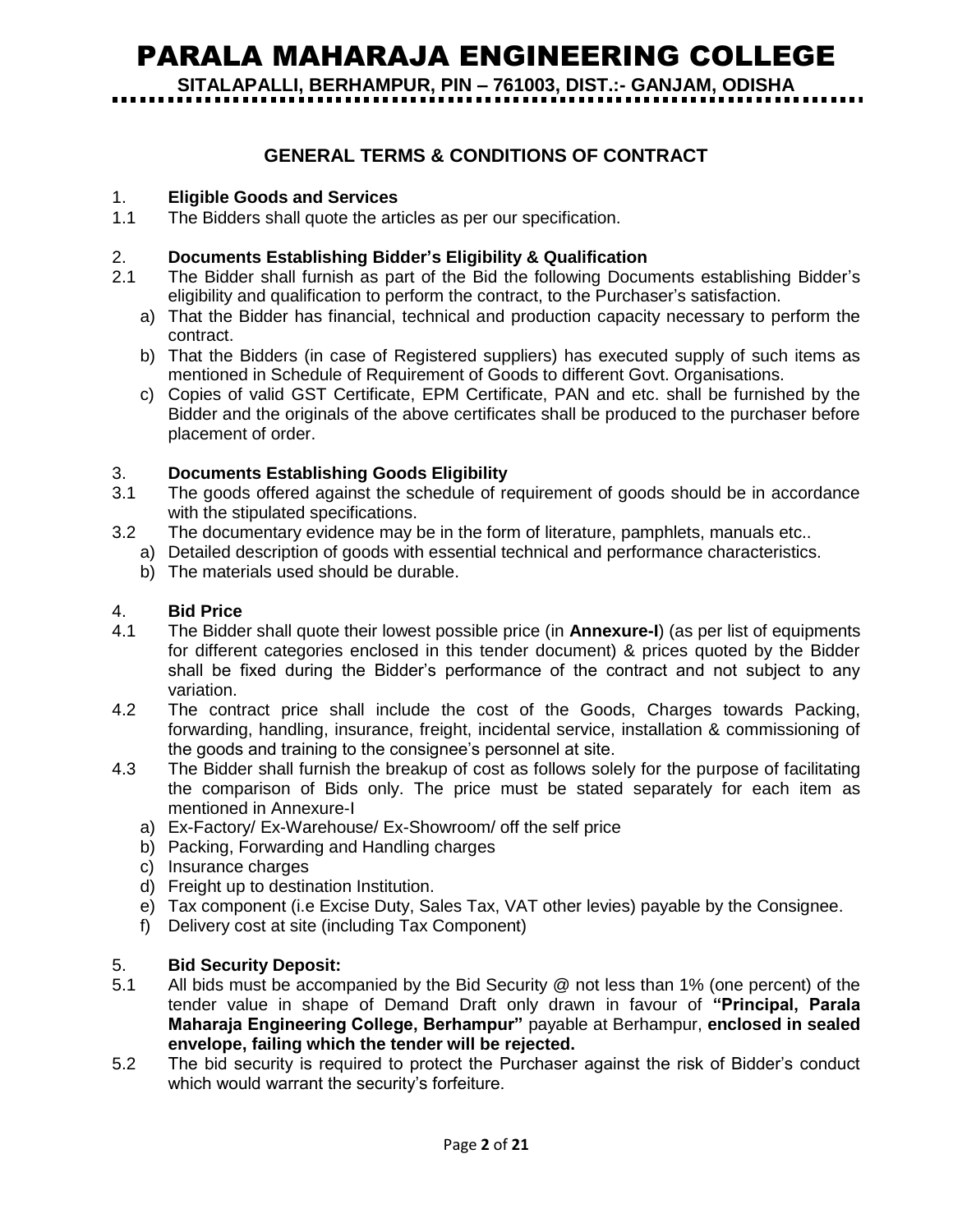- 5.3 Unsuccessful bidders" bid security will be discharged or returned as promptly as possible but not later than thirty (30) days after the expiration of the period of bid validity prescribed by the Purchaser.
- 5.4 The successful Bidder"s bid security will be discharged upon the Bidder signing the contract and furnishing the performance security.
- 5.5 The bid security may be forfeited if a Bidder withdraws its bid during the period of bid validity. In the case of a successful Bidder, if the Bidder fails to furnish performance security in accordance with Clause-6.

#### 6. **Performance Security**

- 6.1 The successful Bidder shall furnish Performance Security within 21 days after the Supplier"s receipt of Notification of Award for an amount equivalent to 5% (Five Percent) of the Contract Price in the form of a irrevocable Bank Guarantee issued by a Nationalised Bank in favour of the Purchaser valid upto 60 days after the date of completion of performance obligations including warranty obligations. The Performance Security form is enclosed in **Annexure-II** of the Bid Document.
- 6.2 The Performance Security will be discharged by the Purchaser and returned to the Supplier not later than 60 days following the date of completing of the Supplier"s performance obligations, including any warranty obligation, under the contract.
- 6.3 The Performance Security is liable to be deducted/ forfeited for any or all the following reasons:
	- a) Unusual delay in complying the order
	- b) Termination of contract for default.
	- c) Any default, failure or negligence in fulfilling the contract, Losses incurred by the Purchaser during guarantee / warranty period.

#### 7. **Delivery of Goods**

7.1 The delivery of goods shall be made by the supplier in accordance to the order placed/ Notification of Award to the Consignee as shall be detailed in the Schedule of Requirement of Goods.

#### 8. **Inspection / Test**

- 8.1 The Purchaser or his representative shall have the right to inspect /examine / test the goods in conformity to contract awarded.
- 8.2 The inspection / examination / test may be conducted in the premises of the Supplier or at the goods final destination at the premises of the consignee, as will be decided by the Purchaser.
- 8.3 The purchaser"s right to inspect / examine / test & where necessary to reject the goods after the goods arrival at the final destination, shall in no way be limited or waived by the reason of the goods having been inspected and tested by the manufacturer previously.
- 8.4 In case of any inspected / tested goods fail to confirm to the specification / working condition, the purchaser may reject them and the supplier shall replace/ repair the same free of cost to the purchaser.

#### 9. **Payment Terms**

- 9.1 No advance payment is allowed by the Purchaser to the supplier for any deal.
- 9.2 The standard payment terms (subject to recoveries, if any) upon submission of required documents shall be as follows:

**Full 100% payment shall be made after check / inspection / verification/successful test & demonstration/installation and commissioning/satisfactory training and final receipt and acceptance of goods by the consignee.**

#### 10. **Guarantee / Warranty for supply of Furniture.**

10.1 The Supplier warrants that the Goods supplied under the contract are new, unused, of the most recent or current models and incorporate all recent improvements in design and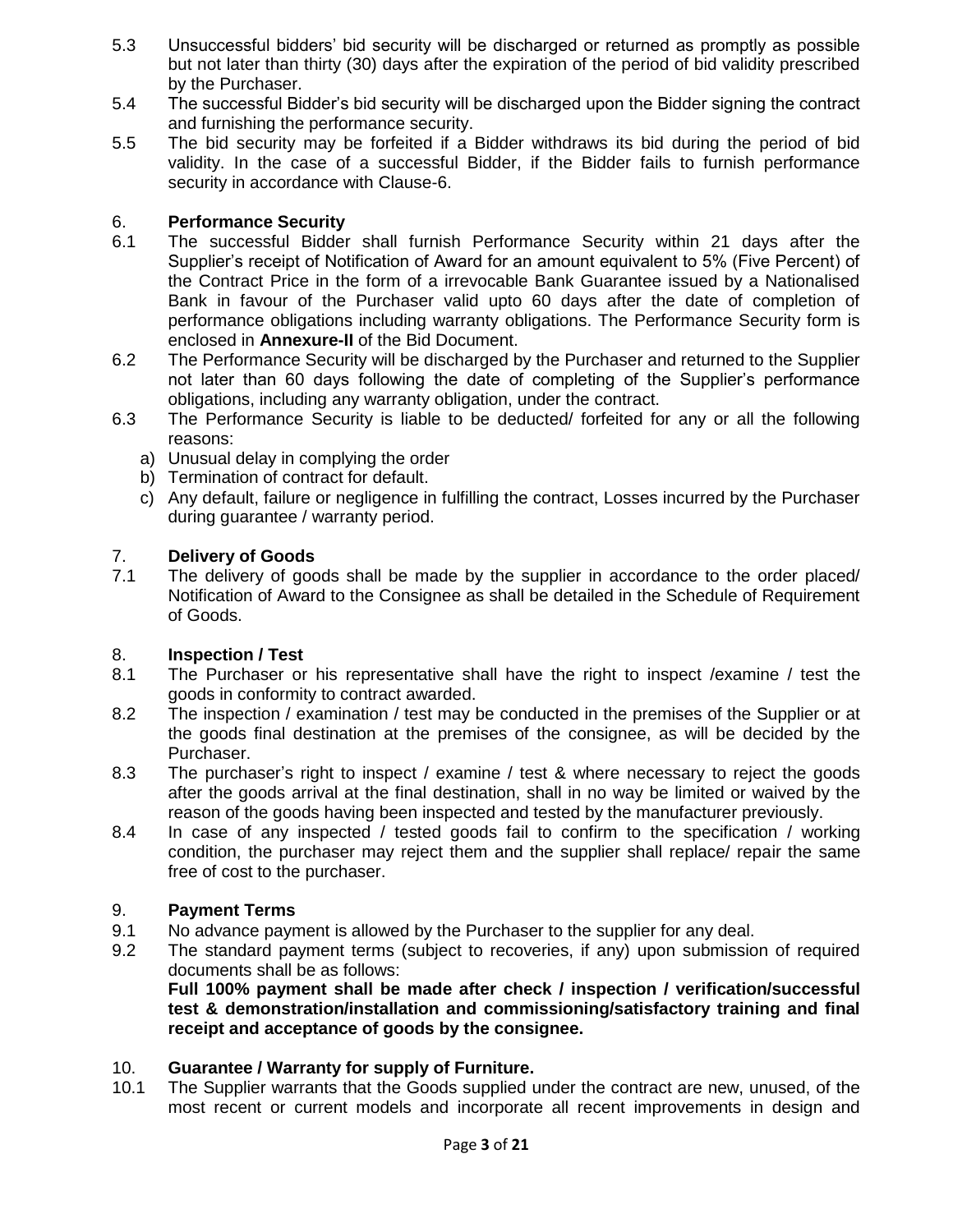materials unless provided otherwise in the contract. The Supplier further warrants that the goods supplied under this contract shall have not defect arising from design, materials or workmanship or from any act or omission of the supplier that may develop under normal use of the supplied Goods in the conditions obtaining in the area of final destination.

- 10.2 Upon receipt of such notice, the supplier shall, with all reasonable speed, repair or replace the defective Goods or parts thereof, without costs to the Purchaser.
- 10.3 If the Supplier, having been notified, fails to remedy the defect(s) within a reasonable period, the purchaser may proceed to take such remedial action as may be necessary at the supplier"s risk and expense and without prejudice to any other rights which the purchaser may have against the supplier under the contract.

#### 11. **Packing**

11.1 The Supplier shall provide such packing of the Goods as is required to prevent their damage or deterioration during transit to their final destination. The packing shall be sufficient to withstand, without limitation, rough handling during transit and exposure to extreme temperatures, salt and precipitation during transit and open storage.

Packing case size and weights shall take into consideration, where appropriate, the remoteness of the Goods, final destination and the absence of suitable handling facilities at all points in transit.

#### 12. **Insurance**

- 12.1 The Purchaser will not pay separately for transit Insurance. The supplier is completely responsible for delivery of goods in perfect condition and shall replace/ rectify the missing / defective parts if any at his own cost.
- 12.2 The goods to be supplied under the Contract shall be fully insured (110% of the Ex-Factory/ Ex-shop value of the goods) against loss or damage incidental to manufacture or acquisition, transportation, storage & delivery of the goods from Warehouse / Factory / Exshop of the supplier to the delivery on "All Risk" basis including war Risks and Strike clauses.

#### 13. **Transportation**

13.1 The Supplier shall be required to meet all transport and storage expenses until delivery of the Goods covered in the contract to the Consignee.

#### 14. **Incidental Services**

- 14.1 The Supplier shall be required to provide any or all of the following services: (The cost shall be included in the Contract Price)
	- a) Furnishing of detailed literature / pamphlets / circuit diagram / operation & maintenance manual / drawings (as applicable) for each appropriate unit of supplied goods.
	- b) Furnishing of tools required for assembly and / or maintenance of the supplied goods.
	- c) Performance or supervision of on-site assembly and / or maintenance of the supplied goods.
	- d) Performance or supervision or maintenance and / or repair of the supplied goods, for a period of time agreed by the parties, provided that this service shall not relieve the supplier of any warranty / guarantee obligations under the contract.

#### 15. **Taxes and Duties**

- 15.1 The Supplier shall entirely responsible for all Government Taxes, Duties etc. incurred until delivery of the contract goods to the Consignee subject to recovery after words in the bill as claimed in the Bid offer.
- 15.2 The Excise Duty is payable to Manufacturer quoting excisable items, on production of proof thereof, if claimed in the Bid offer.
- 15.3 GST as applicable is payable to the suppliers, if claimed in the Bid offer.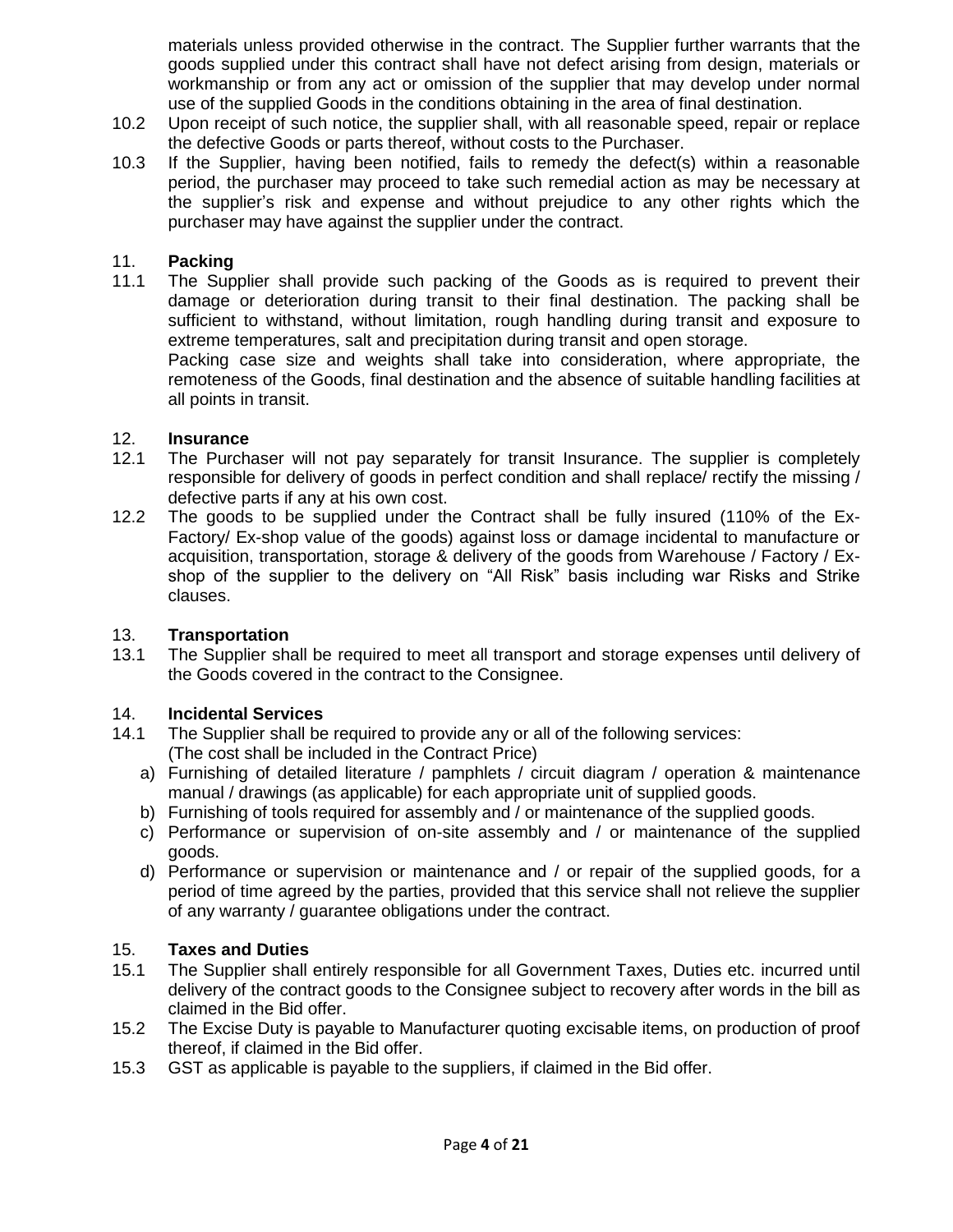15.4 Entry Tax, if paid by the Supplier, at the local (destination head) Corporation / Municipality / NAC is allowed once only on production of money receipt for such payment, if claimed in the Bid offer.

## 16. **Period of Validity of Bids**

- 16.1 The bid shall remain valid for a period of minimum 120 days for acceptance, from the date of opening of bid as prescribed by the purchaser.
- 16.2 A bid valid for a shorter period may be rejected, as non-responsive.
- 16.3 In absence of any indication of the date of validity in the bid, it will be presumed that the offer will remain valid for a minimum period as prescribed.
- 16.4 In exceptional circumstances the purchaser may solicit the bidders consent for extension of the period of validity. If agreed upon, the bid security so deposited shall also be suitably extended.

## 17. **Standards**

17.1 The Goods supplied under this Contract shall conform to the standards mentioned in the Technical Specifications and when no applicable standard is mentioned, the Goods shall conform to the latest National/ International standards.

## 18. **Sealing and Marking of Bids**

18.1 The bidders shall submit bids in sealed covers. **The Bid Security in shape of draft shall be enclosed along with bid, failing which the tender will be rejected.**

## 18.2 **The sealed bid envelope shall be:-**

- a) Addressed to the Purchaser at the following address: **PRINCIPAL, PARALA MAHARAJA ENGINEERING COLLEGE AT: SITALAPALLI, BERHAMPUR, PIN-761003, DIST.:- GANJAM, ODISHA**
- b) Bear **"TENDER FOR SUPPLY OF KITCHEN EQUIPMENT AND STEEL FURNITURE FOR CANTEEN" "DO NOT OPEN BEFORE ……" (**the last date & time of opening as indicated in tender notice).

### 19. **Deadline for Submission of Bids.**

- 19.1 Bids must be received by the Purchaser at the address specified no later than the date and time mentioned in the tender notice,
- 19.2 The Purchaser may, at its discretion, extend this deadline for the submission of bids.

## 20. **Late Bids**

20.1 Any bid received by the Purchaser after the deadline for submission of bids prescribed by the Purchaser, will be rejected and / or returned unopened to the Bidder.

### 21. **Opening of Bids by Purchaser**

21.1 The Purchaser will open bids on **27.05.2020 at 4.00 PM (Technical Bid)** & **30.05.2020 at 12.00 Noon (Commercial Bid)** in the presence of Bidder"s representatives who choose to attend, at the date & time of opening mentioned in the Tender Call Notice in the following location.

### **PRINCIPAL, PARALA MAHARAJA ENGINEERING COLLEGE**

**AT: SITALAPALLI, BERHAMPUR, PIN-761003, DIST.:- GANJAM, ODISHA**

The Bidders" representatives who are present shall sign a register evidencing their attendance.

21.2 The Bidders" name, bid prices, modifications, bid withdrawals and the presence or absence of the requisite bid security if any and such other details as the Purchaser, at its discretion, may consider appropriate will be announced at the opening.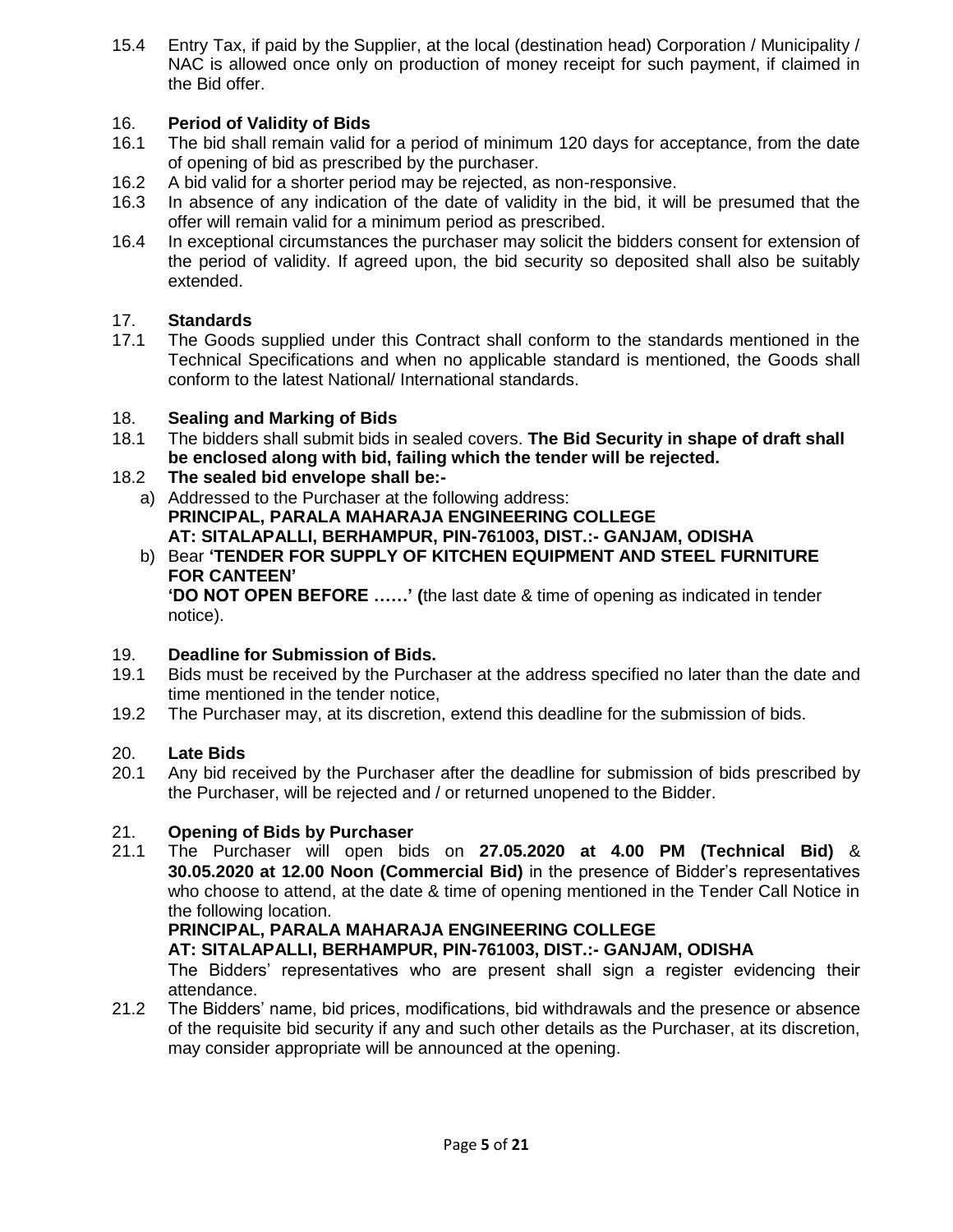#### 22. **Preliminary Examination**

- 22.1 The Purchaser will examine the bids to determine whether they are complete, whether any computational errors have been made, whether required securities have been furnished, whether the documents have been properly signed, and whether the bids are generally in order.
- 22.2 Arithmetical errors will be rectified on the following basis. If there is a discrepancy between the unit price and the total price that is obtained by multiplying the unit price and quality, the unit price shall prevail and the total price shall be corrected. If the supplier does not accept the correction of the errors, its bid will be rejected. If there is a discrepancy between words and figures, the amount in words will prevail.
- 22.3 Prior to the detailed evaluation, the Purchaser will determine the substantial responsiveness of each bid to the Bidding Documents. For purposes of these Clauses a substantially responsive bid is one which conforms to all the terms and conditions of the Bidding Documents without material deviations. The Purchaser"s determination of a bid"s responsiveness is to be based on the contents of the bids itself without recourse to extrinsic evidence.
- 22.4 Bids received without certified copies of valid documents up to current year issued by competent authority may be treated as nonresponsive and liable for rejection.
- 22.5 Bids received without the requisite Bid Security shall be treated as non-responsive and shall be rejected.
- 22.6 The Purchaser may waive any minor informality or non-conformity or irregularity in a bid which does not prejudice or affect the relative ranking of any Bidder.

#### 23. **Evaluation and Comparison of Bids**

- 23.1 The comparison shall be of ex-factory / ex-warehouse / off-the shelf price of the goods offered from within the Purchaser"s country, such price to include all costs as well as duties and taxes paid or payable on components and raw-material incorporated or to be incorporated in the goods, the CIF port-of-entry price of the goods offered from outside the Purchaser"s Country.
- 23.2 The Purchaser"s evaluation of a bid will take into account, in addition to the bid price and the price of incidental services, the following factors :
	- a) Cost of the inland transportation, insurance and other costs as per Clause 4 within the Purchaser"s Country incidental to delivery of the goods to their final destination;
	- b) Delivery schedule offered in the bid;
	- c) Deviations in payment schedule from that specified in the General Terms & Conditions of Contract;
	- d) The cost of components, spare parts and service.
	- e) The availability in the Purchaser"s country of spare parts and after sales services for the goods offered in the bid;
	- f) The projected operating and maintenance costs during the life of the equipment / goods.
	- g) The performance and productivity of the equipment / goods offered;
	- h) The quality and adaptability of the equipment / goods offered.

#### 24. **Award Criteria**

- 24.1 The Purchaser will award the Contract to the successful Bidder whose bid has been determined as the lowest evaluated bid, provided further that the Bidder is determined to be qualified to perform the Contract satisfactorily.
- 24.2 Quality, durability and adaptability of the equipment/ goods offered suiting to use in Training Practice shall continue to be the overriding factor for selecting any goods and determining the lowest evaluated bid.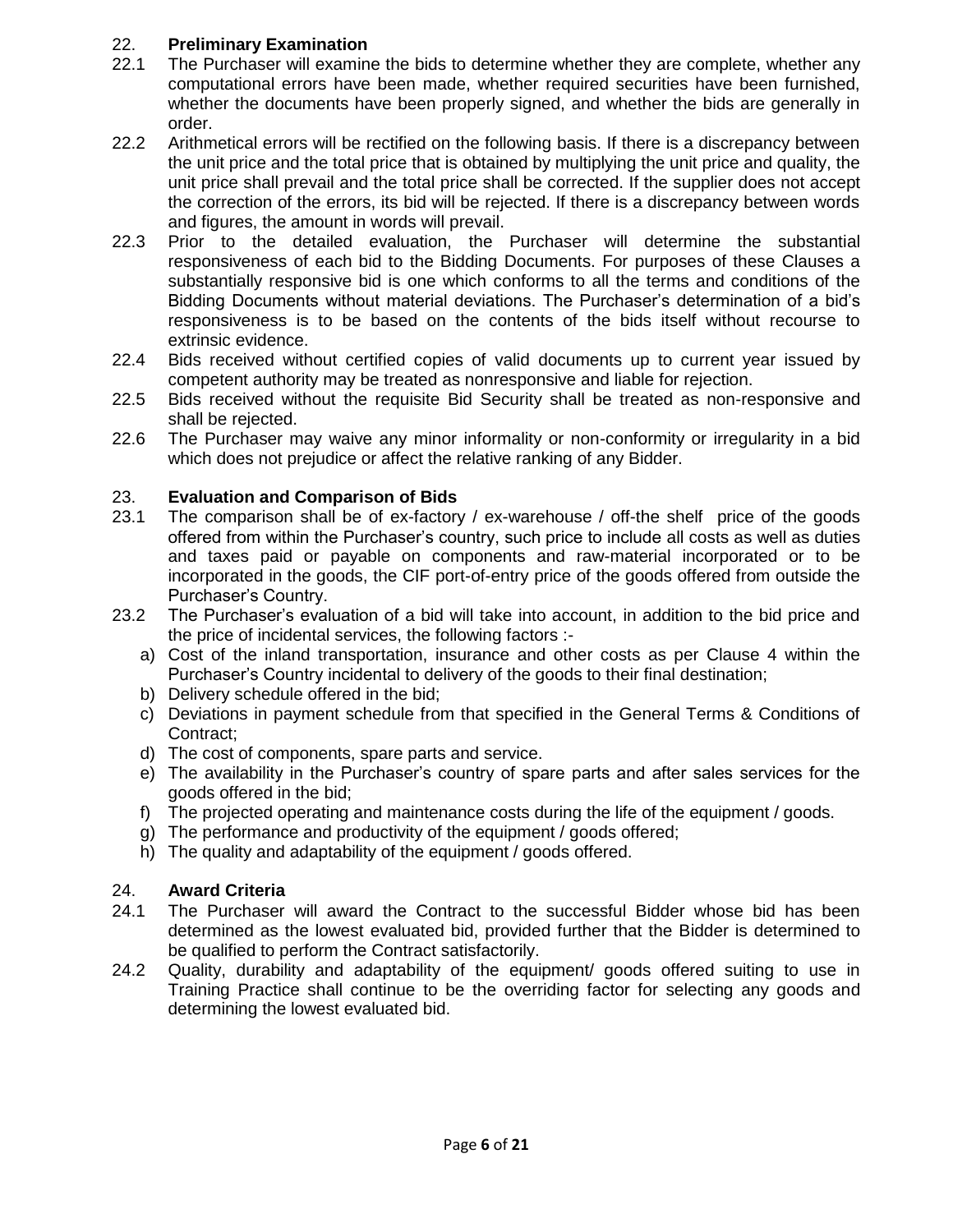## 25. **Purchaser"s Right to Accept any Bid and to Reject any Bid**

25.1 The Purchaser reserves the right to accept or reject any bid and to annul the bidding process and reject all the bids at any time prior to award of Contract, without thereby incurring any liability to the affected Bidder or Bidders of the grounds for the Purchaser"s action.

## 26. **Notification of Award**

- 26.1 Prior to the expiration of the period of bid validity, the Purchaser will notify the successful Bidder in writing by registered letter or by Fax, to be confirmed in writing by registered letter or by speed post, that its bid has been accepted.
- 26.2 The notification of award will constitute the formation of the Contract.
- 26.3 Upon the successful Bidder"s furnishing of the performance security, the Purchaser will promptly notify each unsuccessful Bidder and will discharge its bid security.

### 27. **Signing of Contract**

- 27.1 At the same time as the Purchaser notifies the successful Bidder that its bid has been accepted, the Purchaser will send the Bidder the Contract Form provided in the bidding documents, incorporating all agreements between the parties.
- 27.2 Within twenty one (21) days of receipt of the Contract Form, the successful Bidder shall sign and date the contract and return it to the Purchaser.
- 28. The Outside state firms are advised to open your firm at Odisha State or authorized one Odisha Registered firm before submit the tender documents.

### 29. **Resolution of Disputes**

- a) The Consignee (Principal, Parala Maharaja Engineering College, Sitalapalli, Berhampur) & the Supplier should try to resolve the disputes (if any) amicably.
- b) Thereafter, it may be taken to the proper Court of Law of Berhampur, Ganjam District, where the college situated.

**Sd/-** Principal PMEC, Berhampur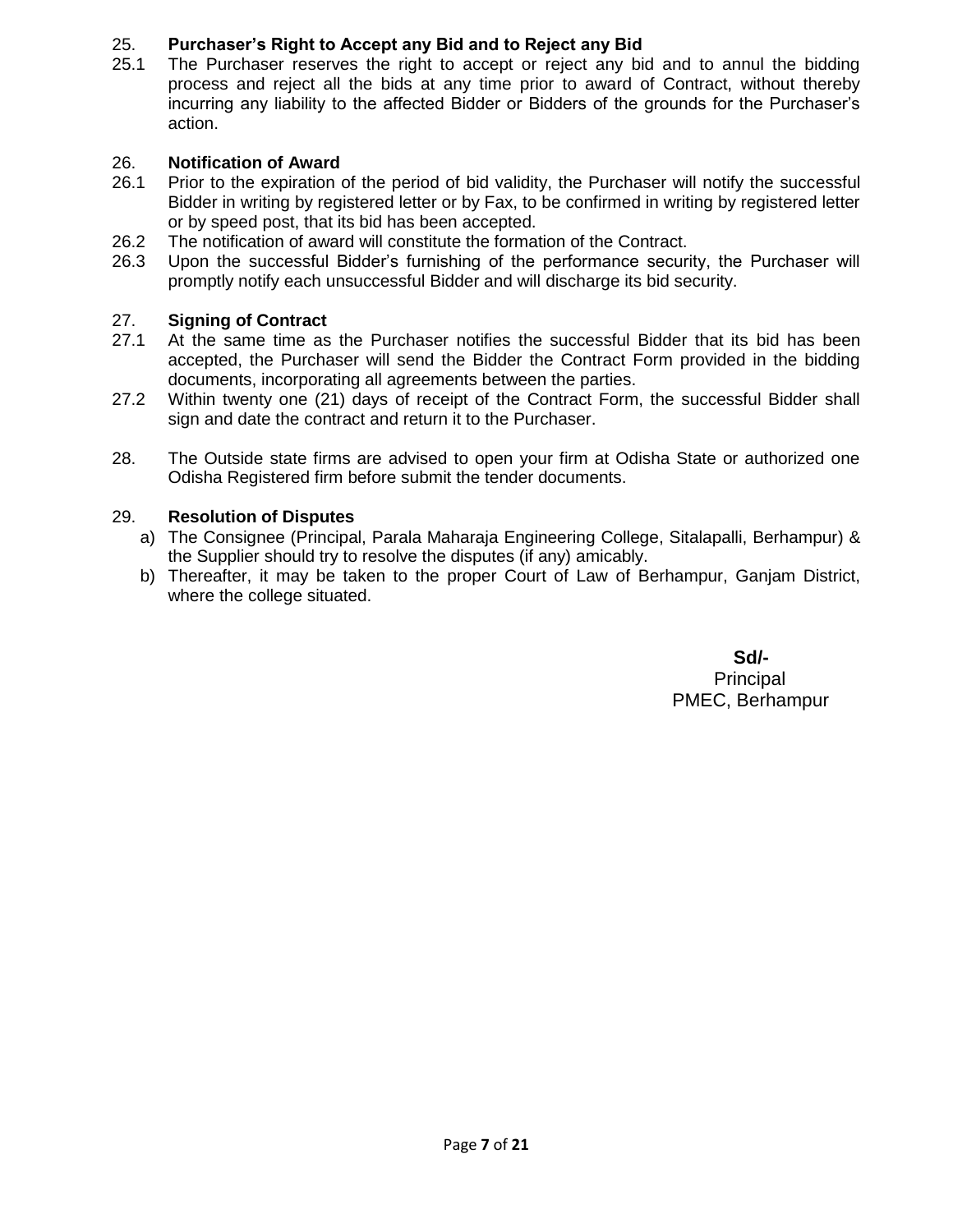*Annexure-I*

## **PRICE SCHEDULE FOR GOODS (ITEM WISE)**

| Bid No.  |  |
|----------|--|
| Category |  |

- 1, Item No. **:**
- 2. Item with specification **:**
- 3. Total quantity to be delivered **:** (Approx. quantity as shown in schedule of requirement)
- 4. Bid Price.
	- a) Rate per unit at delivery point **:** (excluding tax component)
	- b) Delivery cost at site (3 x 4a) **:**
- 5. Delivery period offered **:**
- 6. Break up Price (of SL 4b)
	- a) Ex-factory/Ex-ware house/Ex-show room/off the shelf price **:**
	- b) Packing, forwarding & handling charge **:**
	- c) Insurance charge (if any) **:**
	- d) Transportation cost up to institution **:**
	- e) Erection, Assembly, Commissioning & incidental service **:**
	- f) Delivery cost at site (excluding tax component)  $(Add 6a + 6e) = 4b.$
- 7. Tax Components.
	- a) Excise duty (if any) **:**
	- b) GST and other levies (if any) **:**
	- c) Total tax component (Add 7a + 7b) **:**
- 8. Delivery cost at site (including tax component)  $(Add 6f + 7c)$

**Signature of the Bidder**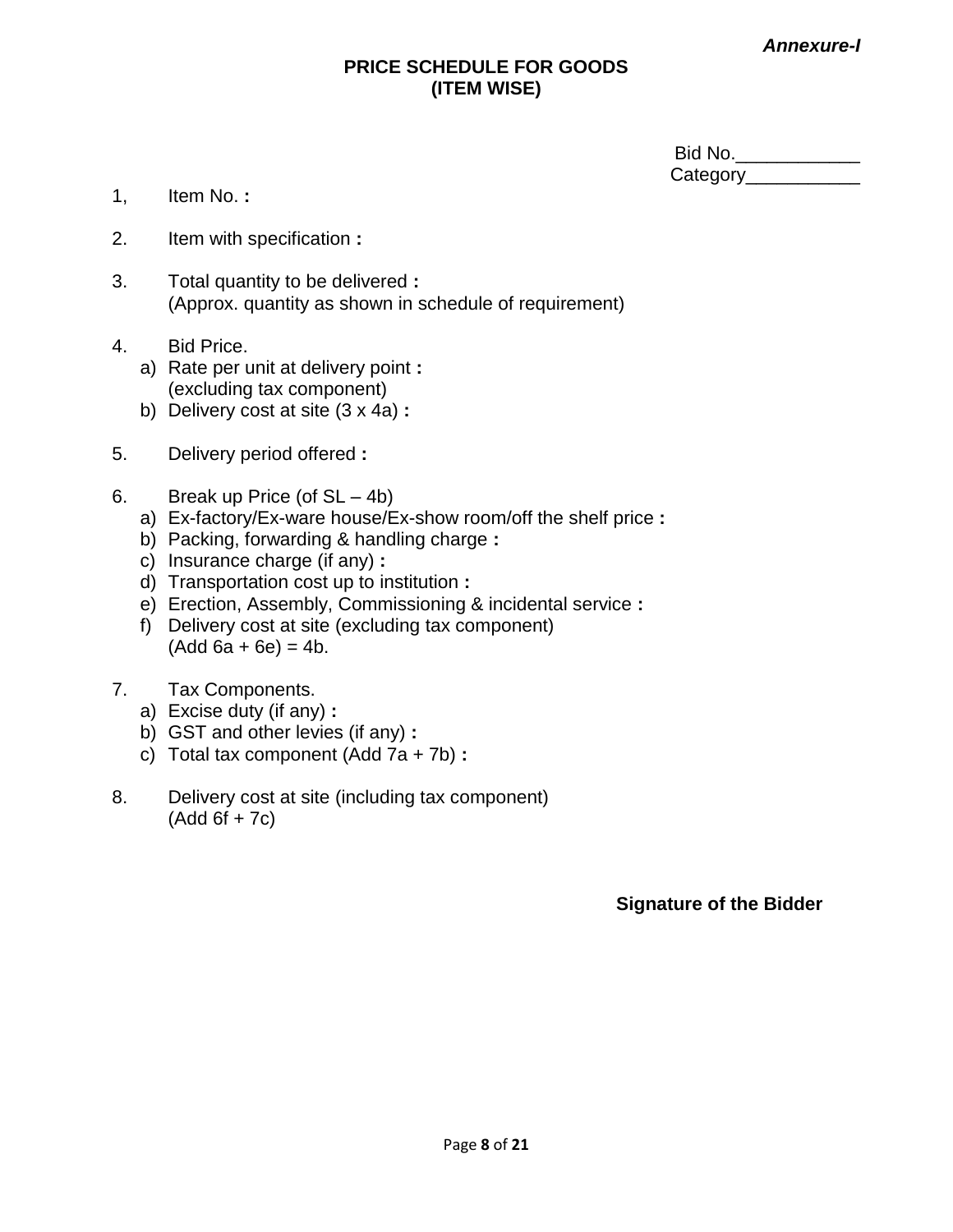#### *Annexure-II*

#### **PERFORMANCE SECURITY**

Bid No. \_\_\_\_\_\_\_\_\_\_\_

Notification of Award No.

To

The Principal Parala Maharaja Engineering College Sitalapalli, Berhampur-761003.

M/s……………………………………………………… (Address)……………………………………………….. …………………………………………………………..

(The Supplier)

Where in the above supplier has undertaken in pursuance of contract for the above referred bid to supply the goods & services as mentioned in the notification of Award of Contract issued by you (the purchaser) in favour of the supplier.

Where as it has been stipulated by you in the said Notification of Award that the supplier shall furnish you with a Bank Guarantee by a Nationalised Bank for the sum as specified there in as security for compliance with the supplier's performance obligations in accordance with the contract.

And where as we have agreed to give the supplier a Bank Guarantee.

Therefore, we hereby affirm that we are guarantors and responsible to you on behalf of the supplier, up to a sum of Rs………………… (Rupees……………………………………………………………… ………………… ……………………………………….) and we undertake to pay you, upon your first written demand declaring the supplier to the in default under the contract and without cavil or argument, any sum or sums within the limits of guarantee amount, as aforesaid, without your needing to prove or to show grounds or reasons for your demand of the sum specified therein. This guarantee is valid until………….Day of ………………………. Month of 20\_\_\_.

 **Signature of Authority of Guarantor Bank** Date :- **Address and Seal.**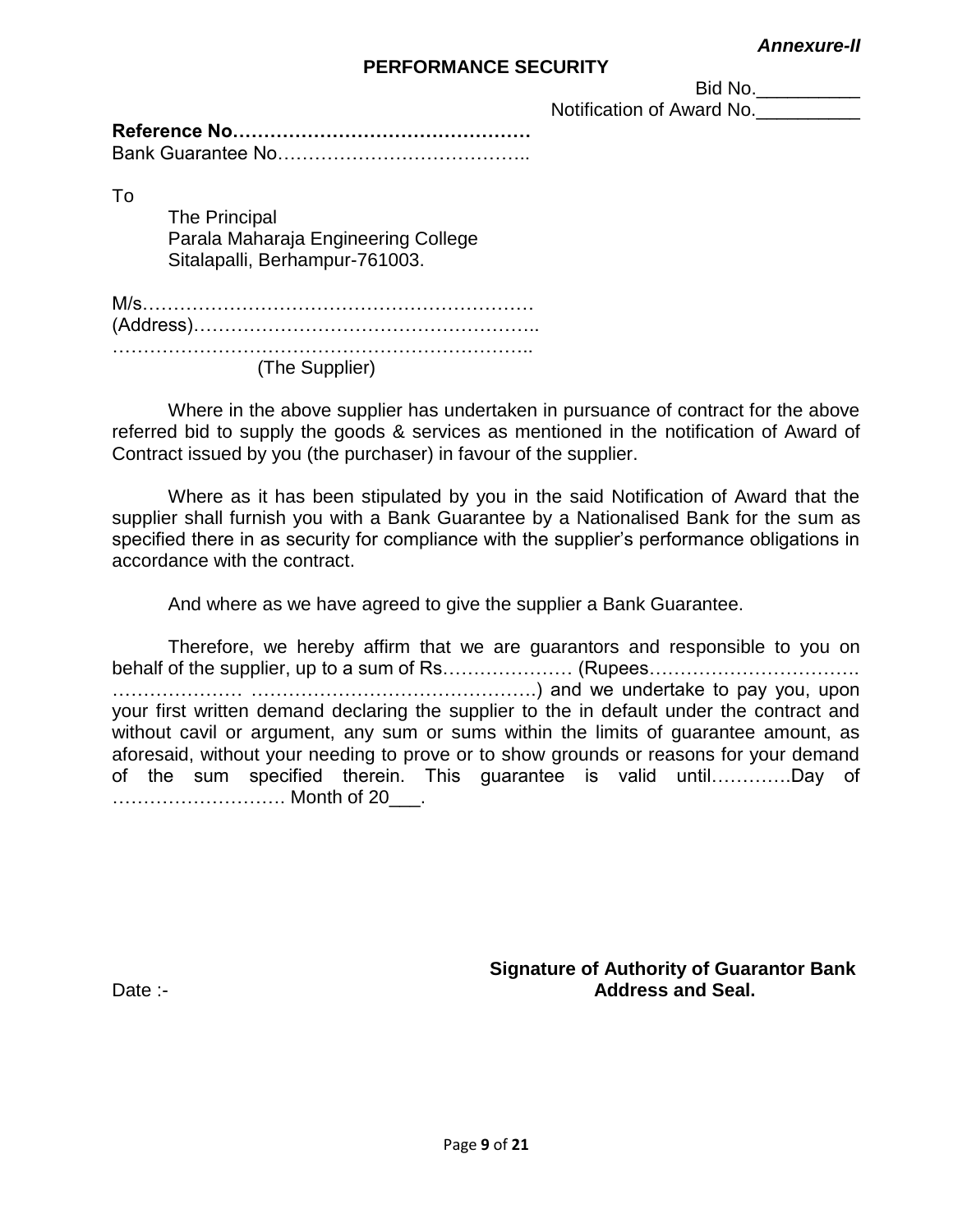*Annexure-III*

## **WARRANTY MAINTENANCE CONTRACT AGREEMENT**

THIS AGREEMENT made the.................day of ...................month 2011 between The Principal, Parala Maharaja Engineering College (PMEC), Berhampur, Orissa (hereinafter "the Purchaser") of the one part and M/s....................................................................................... ................................................................................. (hereinafter called "the Supplier") of the other part:

WHEREAS the Purchaser invited bids for certain Goods and ancillary services viz., supply, installation and commissioning of the equipment at Consignee site including Warranty Maintenance Services and has accepted a bid by the Supplier for the supply, installation and commissioning of the equipment specified below at the Consignee site including Warranty Maintenance Services for a period of 3 years / 1 year from the date of installation and commissioning of the equipment as per PMEC"s award of Contract No...........Dated…………….

#### **Name of the Furniture Construction Construction Construction Cuantity**

(To be filled in as per details of goods in the award of Contract)

### **NOW THIS AGREEMENT WITNESSETH AS FOLLOWS:**

- 1. Maintenance Services shall consist of Preventive and Corrective maintenance of equipment specified above & will include supply and replacement of parts free of cost.
- 2. Preventive maintenance, monthly once, which includes:
- 2.1 Check-up to ensure that device connection is proper, cabling is at proper condition etc.
- 2.2 Cleaning of the above equipment & checking the System Performance.
- 3. The Supplier is to furnish the tentative schedule of the preventive maintenance (as mentioned in item 1 ) of Warranty Maintenance Contract (WMC ) to be carried out.
- 4. The parts replaced must be new parts or equivalent in performance to new parts.
- 5. The Supplier will also provide the same maintenance service in case of the movement of equipment from the place of original installation to a different place or location.
- 6. Any complaint informed through telephone must be acknowledged with a Complaint No. by the Supplier which will be noted by Consignee. All further contact with the Supplier on such complaint will be initiated through that Complaint No. Once rectification done, that No. will be canceled by both parties. A register is to be maintained by the Supplier where complaints are to be noted along with Complaint No.
- 7. Shoes should be removed before entering into the Computer room or the place at which the equipment has been installed.
- 8. The maintenance shall normally be done during working hours of the customer i.e. from 10 AM to 5 PM. However, in case of emergency, maintenance may have to be done beyond office hours and even on holidays. Prior arrangement through proper communication should be worked out in all such cases by the Supplier and the Consignee.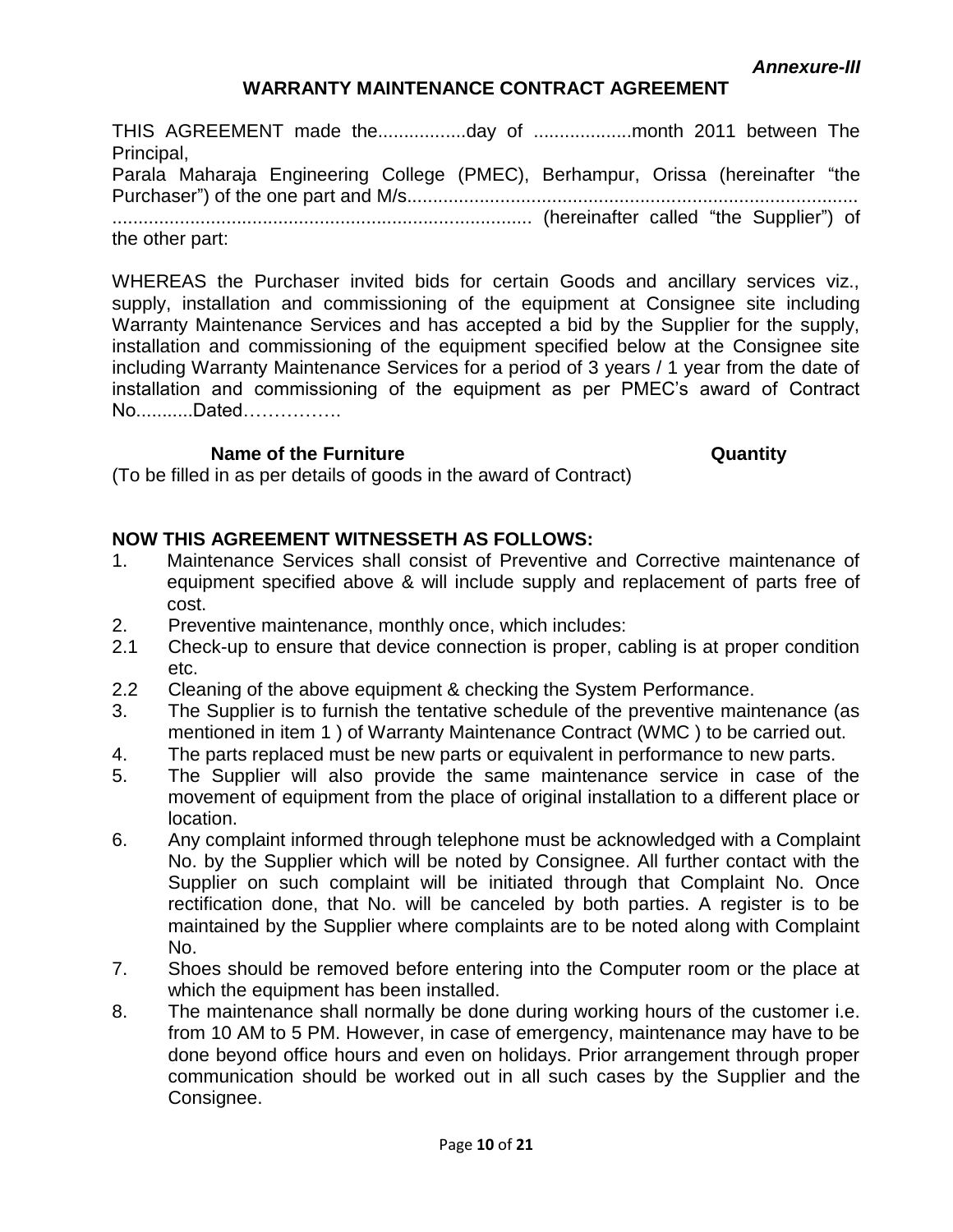- 9. The Service Engineer of the Supplier will be allowed to handle the respective equipment only in presence of the officer in charge at the Consignee site.
- 10. The Supplier should ensure that maintenance job is not hampered / delayed due to paucity of spares / inadequate man power etc.
- 11. The Supplier should submit the services call report, to the Consignee for each and every service call without fail.
- 12. In case of delay / lack of communication, down time will be calculated as mentioned below in WMC Clause.

## **WARRANTY MAINTENANCE CONTRACT (WMC) CLAUSE**

Normal response time for repair is 24 hours from the actual time of reporting of the problem to the Supplier.

|           | <b>Period</b>               | <b>Extension of WMC period</b>   |
|-----------|-----------------------------|----------------------------------|
| Response  | Above 24 hrs & below 48 hrs | 2 days for delay of each day     |
| Time      | Above 48 hrs & below 96 hrs | One Week for each day of delay   |
|           | Above 96 hrs                | Two weeks for each day of delay  |
| Down time | Above 24 hrs & below 48 hrs | Two days for each day of delay   |
|           | Above 48 hrs & below 96 hrs | One Week for each day of delay   |
|           | Above 96 hrs                | Two weeks for each day of delay. |
|           |                             |                                  |

- 13. The Supplier evaluation data format for the WMC of Consignee systems may be filled up for necessary action.
- 14. All formats after filled up should be signed at the end of each page by the Supplier.

15. The decision of \_\_\_\_\_\_\_\_\_\_\_\_\_ (Head of the Organization) will be final and binding.

| Signature         | Signature        |
|-------------------|------------------|
| For the Purchaser | For the Supplier |
| Name:             | Name:            |
| Designation:      | Designation:     |
| Address:          | Address:         |
| Telephone No:     | Telephone No:    |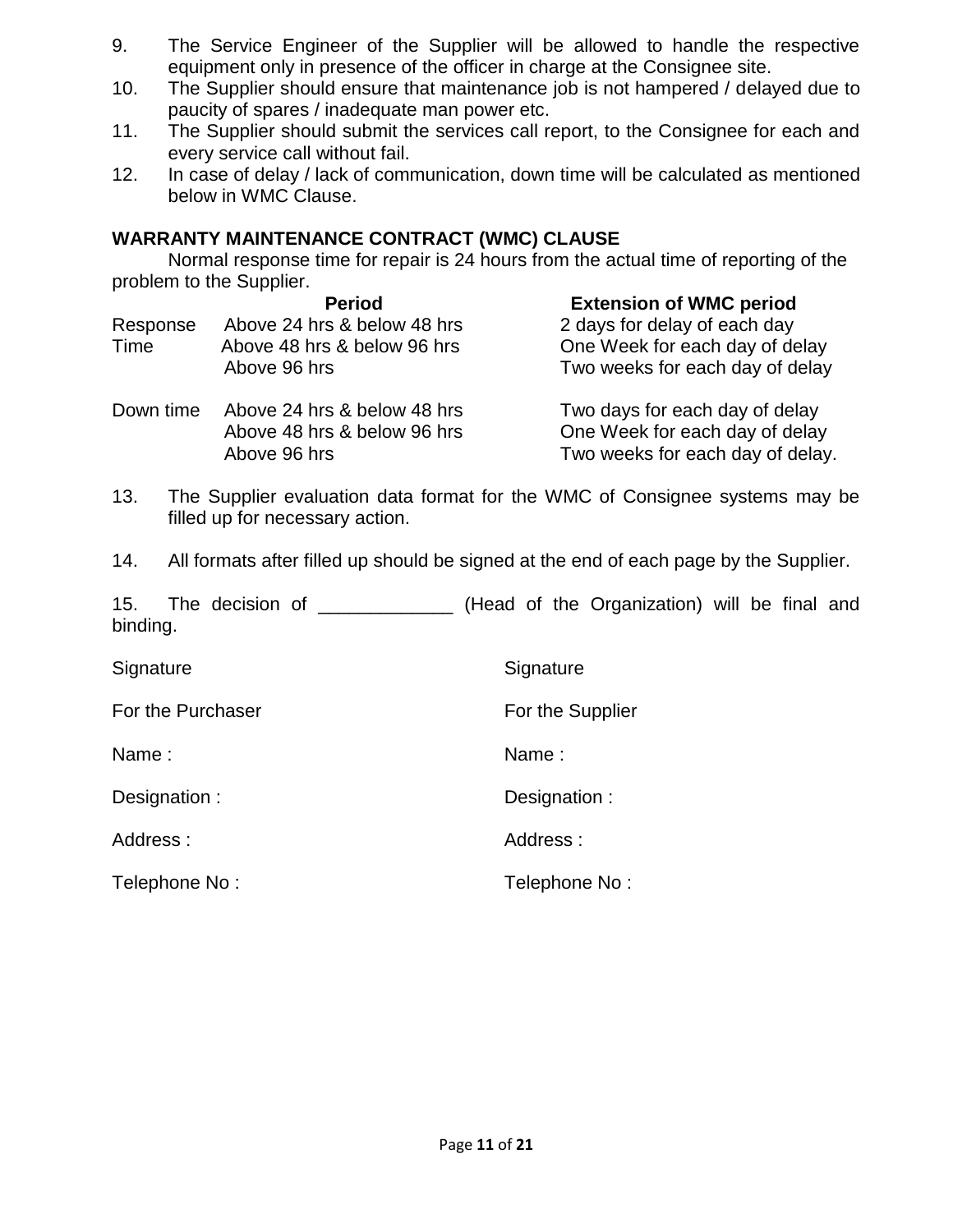*Annexure-IV*

#### **MANUFACTURES" AUTHORISATION FORM**

**No.\_\_\_\_\_\_\_\_\_\_\_/ Date \_\_\_\_\_\_\_\_\_\_\_\_\_\_/**

**To**

## **The Principal Parala Maharaja Engineering College Sitalapali, Berhampur-761003.**

Dear Sir,

|                                                                                                                                                                    | Tender No. |
|--------------------------------------------------------------------------------------------------------------------------------------------------------------------|------------|
| We                                                                                                                                                                 | who are    |
| established and reputable manufacturers of ___<br>factories at                                                                                                     | having     |
| (Address of Factory) to thereby authorize M/s.                                                                                                                     |            |
| (Name and address of Agent) to submit a bid and sign the contract with you against the<br>above tender.                                                            |            |
| *No company or firm or individual other than M/s.                                                                                                                  | are        |
| authorized to bid and conclude the contract in regard to this business against this specific<br>IFB.                                                               |            |
| We hereby extend our full guaranty and warranty as per general conditions of contract for<br>the goods and services offered by the above firm against this tender. |            |

Yours faithfully,

## *(Signature for and on behalf of Manufacturers)*

Note: This letter of authority should be on the letterhead of the manufacturer and should be signed by a person, competent and having the power of attorney to bind the manufacturer. It should be included by the Bidder in its bid.

\*This para should be deleted for simple items where manufacturers sell the product through different stockiest.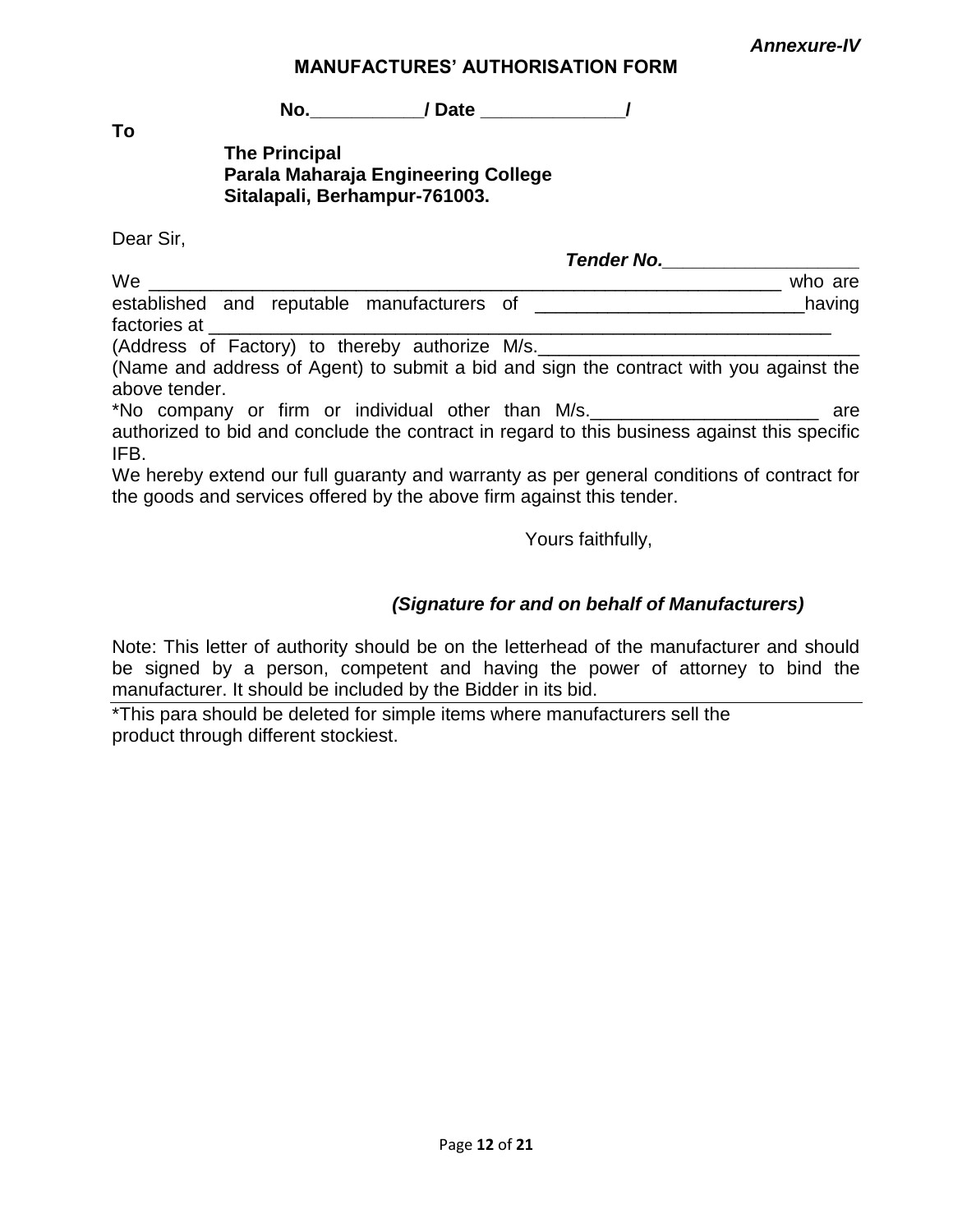## **CALCULATION OF BID SECURITY**

| Item<br>No. | <b>Item Quoted</b>                              | Approx.<br>Qty. | <b>Rate/Unit (Highest</b><br><b>Quoted Rate)</b> | <b>Total Amount</b><br>(in Rs.) |
|-------------|-------------------------------------------------|-----------------|--------------------------------------------------|---------------------------------|
|             |                                                 |                 |                                                  |                                 |
|             |                                                 |                 |                                                  |                                 |
|             |                                                 |                 |                                                  |                                 |
|             |                                                 |                 |                                                  |                                 |
|             |                                                 |                 |                                                  |                                 |
|             |                                                 |                 |                                                  |                                 |
|             |                                                 |                 |                                                  |                                 |
|             |                                                 |                 |                                                  |                                 |
|             |                                                 |                 |                                                  |                                 |
|             |                                                 |                 |                                                  |                                 |
|             |                                                 |                 | <b>Grand Total:-</b>                             | Rs.                             |
|             | Bid Security Amount :- 1% of Grand Total Amount |                 |                                                  | Rs.                             |

## **Signature of Bidder**

N.B. – Only highest rates (if alternate models quoted) of each item quoted are to be taken in to account for calculation of bid security.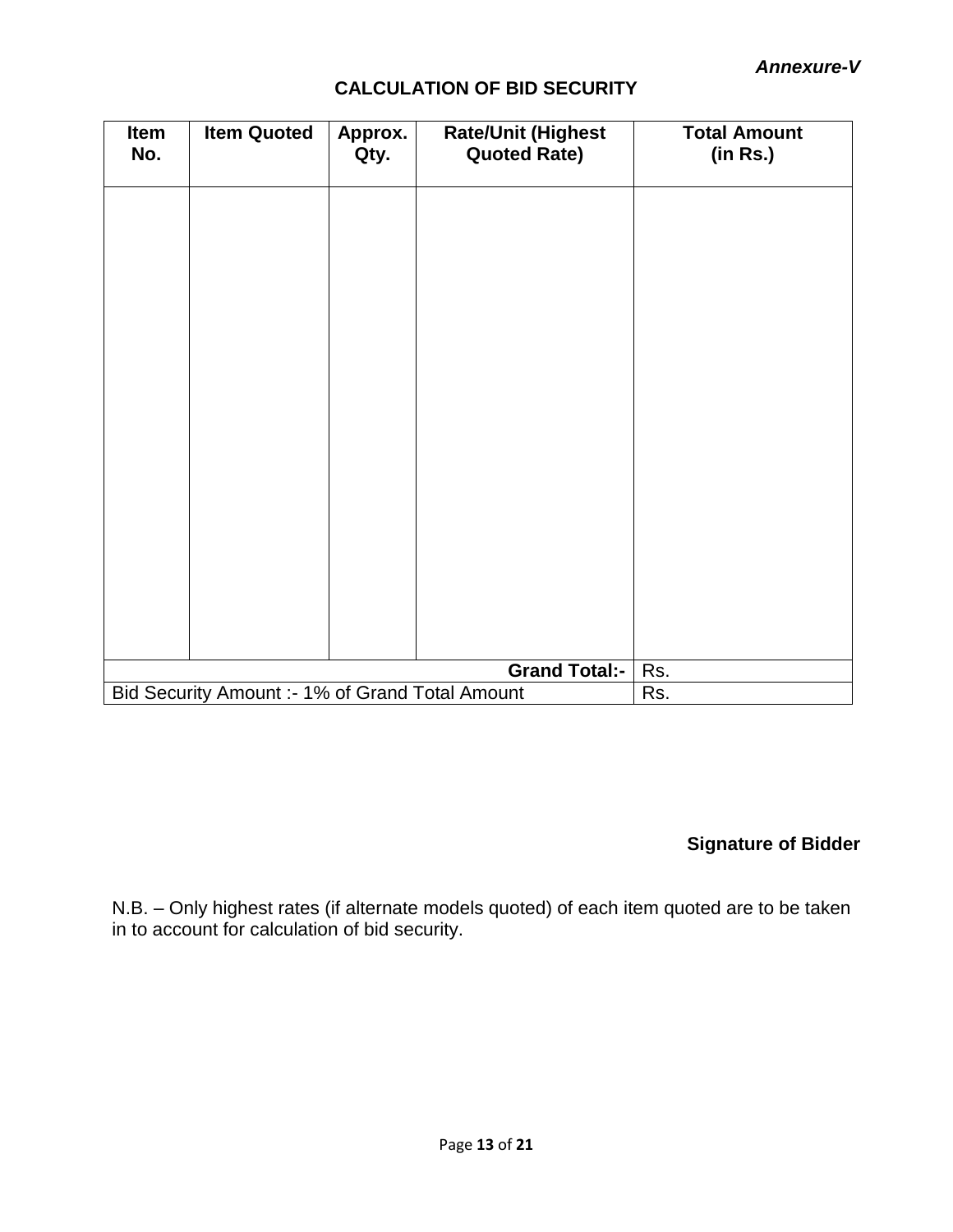## **PARALA MAHARAJA ENGINEERING COLLEGE, BERHAMPUR**

|     |                              | <b>Synopsis</b>                                                   |
|-----|------------------------------|-------------------------------------------------------------------|
| 1.  | Tender number and date       |                                                                   |
| 2.  | Name & address of the party  |                                                                   |
| 3.  | Name of the owner/proprietor |                                                                   |
| 4.  | TIN/SRIN/VAT No. of the firm |                                                                   |
| 5.  | Permanent account number     |                                                                   |
| 6.  | <b>BID</b> amount            |                                                                   |
| 7.  | BID DD No. & date            |                                                                   |
| 8.  |                              | Documents attached (Tick mark) : (i) Photocopy of GST certificate |
|     |                              | : (ii) Photocopy of PAN                                           |
| 9.  | Rates                        | : (To be submitted item-wise in the Annexure-I)                   |
| 10. | Other items if any           |                                                                   |

Date :

Place: **(Signature of the authorized person) Seal**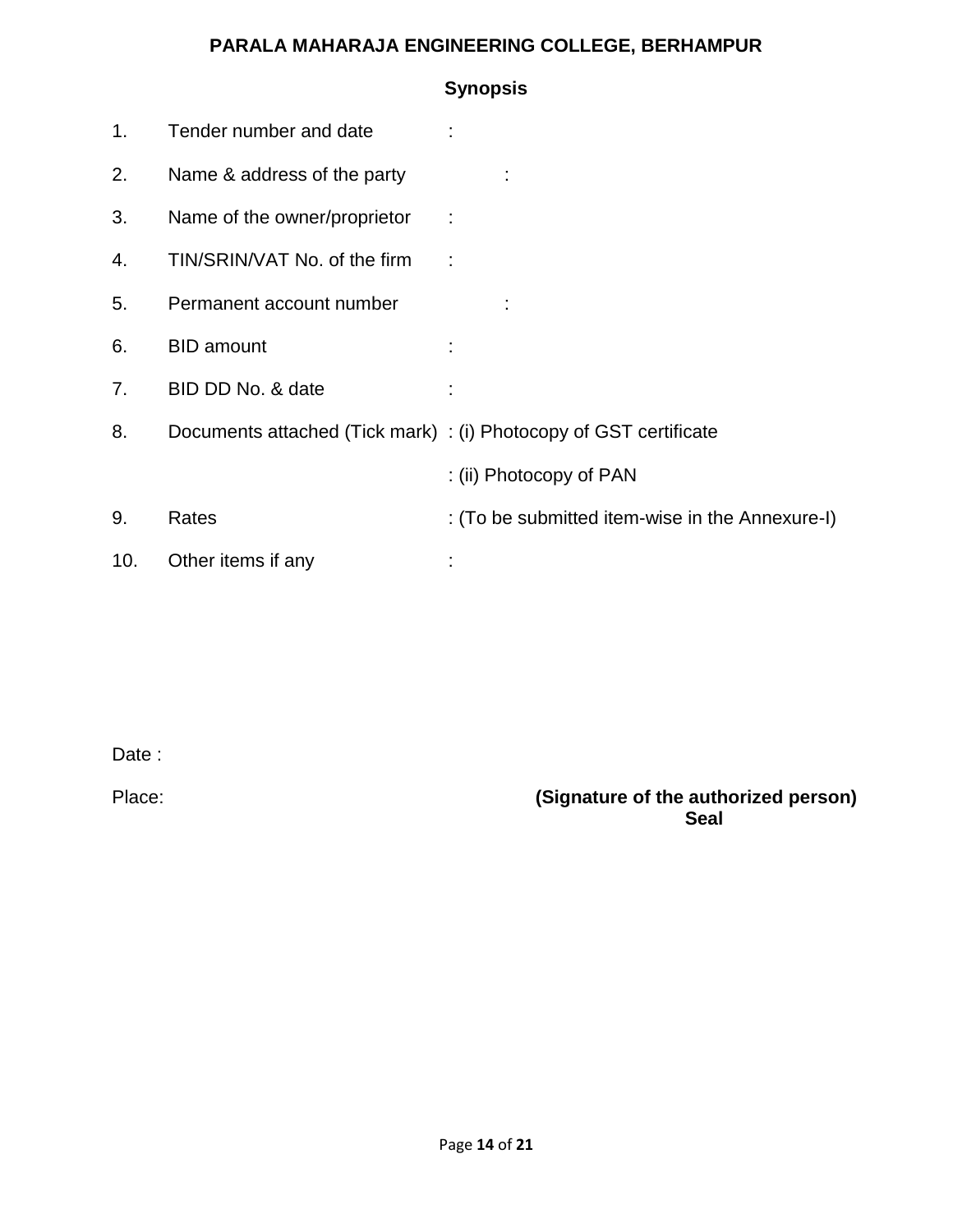## **PARALA MAHARAJA ENGINEERING COLLEGE**

**AT: SITALAPALLI: BERHAMPUR: PIN 761003: DIST.:- GANJAM: ODISHA**

**\*\*\*\***

## **LIST OF THE KITCHEN EQUIPMENT WITH DETAIL SPECIFICATION**

#### *FOR 500 STUDENTS x 2 HOSTELS* **ALL MADE 16 SWG 304 GRADE**

 $\mathbf{r}$ 

|                | ALL MADE 16 SWG 304 GRADE                                      |                                                                                                                                                                                                                                                                                                                                                                              |                 |  |  |
|----------------|----------------------------------------------------------------|------------------------------------------------------------------------------------------------------------------------------------------------------------------------------------------------------------------------------------------------------------------------------------------------------------------------------------------------------------------------------|-----------------|--|--|
| SL.<br>NO.     | <b>ITEM WITH DIMENSION</b><br>(IN INCH)                        | <b>SPECIFICATION</b>                                                                                                                                                                                                                                                                                                                                                         | APPROX.<br>QTY. |  |  |
| $\mathbf 1$    | <b>TWO BURNER RANGE</b><br>(48X24X34)                          | Top in 304 grade 16swg thick s.s. sheet. Front in 304<br>grade 18swg thick s.s. sheet with recessed design.<br>Heavy duty removable grates of cast iron. Burners : 2<br>No's, G-10 Indian Burner with drip trays and pilot<br>Burner. The unit is to be mounted on bullet type<br>adjustable shoes.                                                                          | 02              |  |  |
| 2              | <b>STOCK POT</b><br>(30X30X20)                                 | Top in 16swg thick s.s. sheet front in 18swg thick s.s.<br>sheet with recessed design heavy duty removable<br>grates of cast iron G10 Burner with individual pilot<br>flames.                                                                                                                                                                                                | 04              |  |  |
| 3              | <b>STOCK POT</b><br>(24X24X20)                                 | Top in 16swg thick s.s. sheet front in 18swg thick s.s.<br>sheet with recessed design heavy duty removable<br>grates of cast iron G10 Burner with individual pilot<br>flames.                                                                                                                                                                                                | 04              |  |  |
| 4              | <b>DOSA VATTI</b><br>(48X24X34)                                | Legs: 16 SWG SS Pipes. Top underneath by M.S.<br>Angles. Coverage 20 swg S S sheet 12mm hot plate<br>with M S angle welded four sides, $1\frac{1}{2}$ R V burners 4<br>nos., pilot burner with needle control valve. coverage<br>20 swg S S sheet. The unit is to be mounted on bullet<br>type adjustable shoes.                                                             | 06              |  |  |
| 5              | <b>BAIN MARIE</b><br>(72X24X34)                                | Top 16 SWG thick S S Sheet,<br>Tank construction in 22 SWG thick s s sheet, legs of 40<br>mm s s square pipe with s s angle support, immersion<br>type heating elements, quick acting ball valve for drain<br>off water inlet faucet/*socket, 22 swg thick s s sheet<br>bolted to the uprights. 304 grade SS Sheet. The total<br>structure is to placed on adjustable shoes. | 06              |  |  |
| 6              | <b>DOUGH KNEDER</b><br>(25 KG)                                 |                                                                                                                                                                                                                                                                                                                                                                              | 04              |  |  |
| $\overline{7}$ | <b>ROTI MAKER</b><br>(700-1000/HOUR)                           |                                                                                                                                                                                                                                                                                                                                                                              | 02              |  |  |
| 8              | <b>MASALA TABLE</b><br>(24X24X34)                              | Top:16 SWG 304 AISI SS Sheet.<br>Legs: 16 SWG SS Pipes<br>Shelves: 18 SWG 304 Grade SS Sheet<br>The unit is to be mounted on bullet type adjustable feet.<br>Structure: Top underneath by M.S. Angles                                                                                                                                                                        | 06              |  |  |
| 9              | <b>DOSA SUPPORTING</b><br><b>TABLE WITH SINK</b><br>(60X24X34) |                                                                                                                                                                                                                                                                                                                                                                              | 04              |  |  |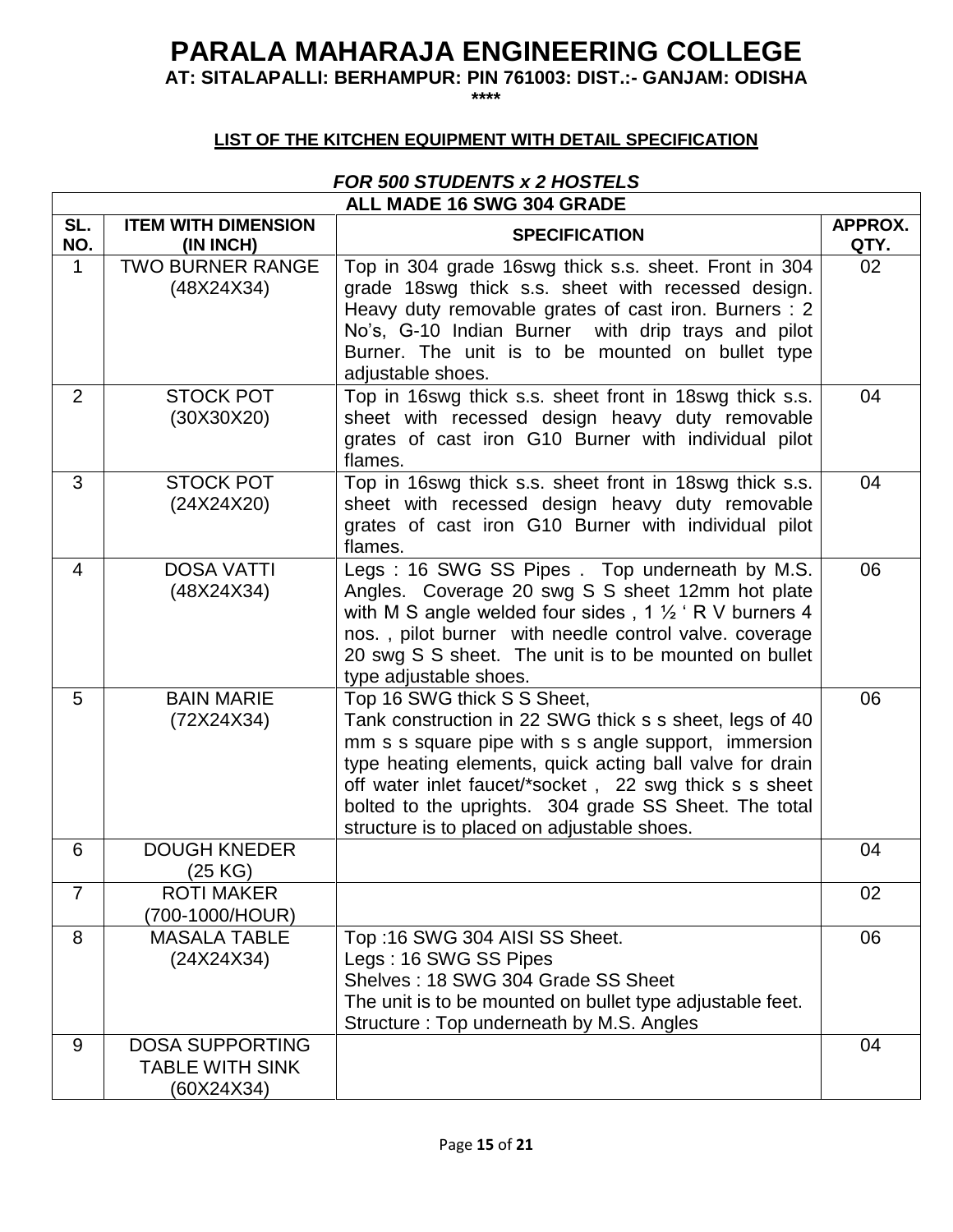| 10 | THREE SINK UNIT                        | Top, Flash Back & Drain Board 16 SWG 304 AISI SS                           | 04  |
|----|----------------------------------------|----------------------------------------------------------------------------|-----|
|    | $(72X24X34+6)$                         | Sheet.                                                                     |     |
|    |                                        | Under Frame: Heavy duty M.S. angle with rust proof &<br>double coat paint. |     |
|    |                                        | SINK: Heavy duty SS 304 quality with 40 mm dia.                            |     |
|    |                                        | LEGS : Heavy duty SS pipe with nylon shoes.                                |     |
| 11 | <b>SINGLE SINK UNIT</b>                | Top in 16swg thick s.s. sheet                                              | 04  |
|    | $(24X24X34+6)$                         | top sound dampened by an approved method                                   |     |
|    |                                        | uprights in 38x38x16swg 304 grade s.s. square tube                         |     |
|    |                                        | 18 swg, s.s. sheet bolted to the uprights Sink in 16swg                    |     |
|    |                                        | thick s.s. sheet with 12mm collar on all sides. The unit                   |     |
|    |                                        | is to be mounted on bullet type adjustable shoes.                          |     |
| 12 | <b>CUTTING WITH PICK</b>               |                                                                            | 04  |
|    | <b>UP TABLE</b>                        |                                                                            |     |
|    | $(60X24X34+18+12)$                     |                                                                            |     |
| 13 | 2 DOOR                                 | Interior in 22swg 304grade s.s. sheet                                      | 02  |
|    | UNDERCOUNTER WITH<br><b>OHS</b>        | 2 doors self closing type<br>One Over Head Shelve at 16"                   |     |
|    | (48X27X34X+18+12)                      | Dark colored magnetic gaskets                                              |     |
|    |                                        | high density puff insulation                                               |     |
|    |                                        | Hermetically sealed Kirloskar compressor. Thermostat                       |     |
|    |                                        | controlled fan cooled condenser. .Easy to remove                           |     |
|    |                                        | louvers for cleaning of condenser.                                         |     |
| 14 | POT RACK                               | Legs: 16 SWG SS 1¼" Square Pipes                                           | 10  |
|    | (48X18X66)                             | Shelves: 20 SWG 304 Grade SS Sheet                                         |     |
|    |                                        | The unit is to be mounted on bullet type adjustable feet.                  |     |
| 15 | <b>STORE RACK</b>                      | Legs: 16 SWG SS 1¼" Square Pipes                                           | 06  |
|    | (36X18X66)                             | Shelves: 20 SWG 304 Grade SS Sheet                                         |     |
|    |                                        | The unit is to be mounted on bullet type adjustable feet.                  |     |
| 16 | <b>SIX SEATER DINING</b>               | Top:16 SWG 304 AISI SS Sheet.                                              | 160 |
|    | <b>TABLE WITH FIX TOOLS</b>            | Legs: 16 SWG SS Pipes 40 mm Dia Squre pipe                                 |     |
|    | <b>TABLE TOP SS 16SWG</b>              | Tools are fixed with 40 mm Dia Round pipes.                                |     |
|    | TOOL TOP SS PLATE                      | The unit is to be mounted on bullet type adjustable feet.                  |     |
| 17 | <b>DISH WASHING</b><br><b>MACHINE</b>  |                                                                            | 02  |
|    | (300-PLATE/HOURS)                      |                                                                            |     |
| 18 | <b>PLATE WARMER</b>                    |                                                                            | 02  |
|    | (100-PLATE CAPACITY)                   |                                                                            |     |
| 19 | <b>DISH LANDING TABLE</b>              | Top in 16swg thick s.s. sheet                                              | 08  |
|    | (60X24X34)                             | top sound dampened by an approved method                                   |     |
|    |                                        | uprights in 38x38x16swg 304 grade s.s. square tube                         |     |
|    |                                        | 18 swg, s.s. sheet bolted to the uprights                                  |     |
|    |                                        | Sink in 16swg thick s.s. sheet with 12mm collar on all                     |     |
|    |                                        | sides                                                                      |     |
| 20 | SS HOOD FOR TWO                        |                                                                            | 02  |
|    | <b>BURNER</b>                          |                                                                            |     |
|    | (54X30X18)                             |                                                                            |     |
| 21 | <b>SS HOOD FOR STOCK</b><br><b>POT</b> |                                                                            | 04  |
|    | (36X30X18)                             |                                                                            |     |
|    |                                        |                                                                            |     |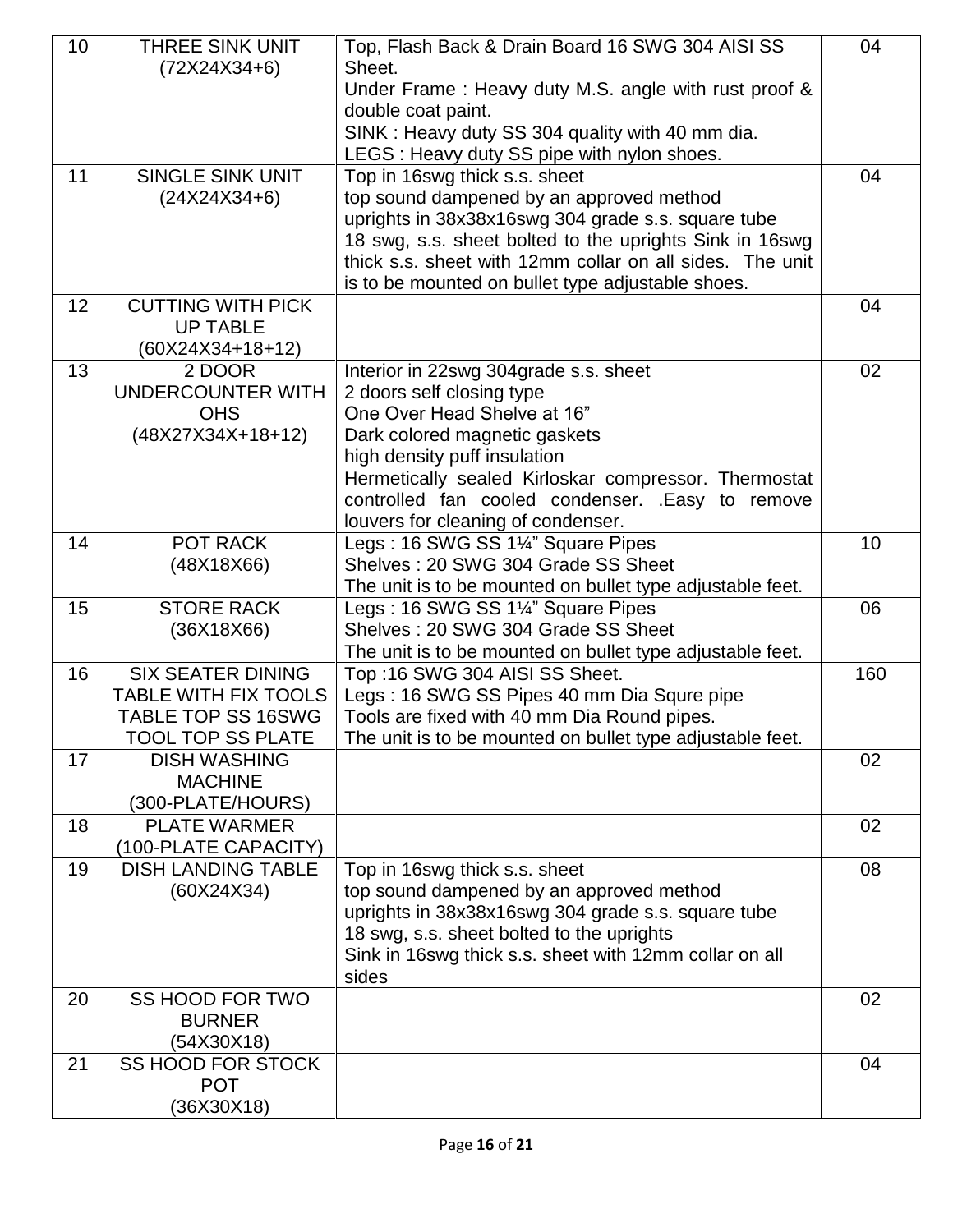| 22 | <b>SS HOOD FOR STOCK</b>  | 04 |
|----|---------------------------|----|
|    | <b>POT</b>                |    |
|    | (30X30X18)                |    |
| 23 | <b>SS HOOD FOR DOSA</b>   | 06 |
|    | <b>VATTI</b>              |    |
|    | (54X30X18)                |    |
| 24 | 2 HP AXIAL FAN FOR        | 04 |
|    | <b>HOT AIR</b>            |    |
| 25 | GI DUCTING (400           | 02 |
|    | SQFT.)                    |    |
| 26 | <b>GAS PIPE LINE WITH</b> |    |
|    | <b>FITTING</b>            |    |
| 27 | <b>MS GAS BANK</b>        |    |
|    |                           |    |
| 28 | <b>WET GRINDER</b>        | 06 |
|    | (10LTR)                   |    |
| 29 | <b>PULVERIZER</b>         | 04 |
|    | (3 HP)                    |    |
| 30 | <b>IDLI STEAMERS</b>      | 06 |
|    | (100 PC CAPACITY)         |    |

Sd/- **Principal** PMEC, Berhampur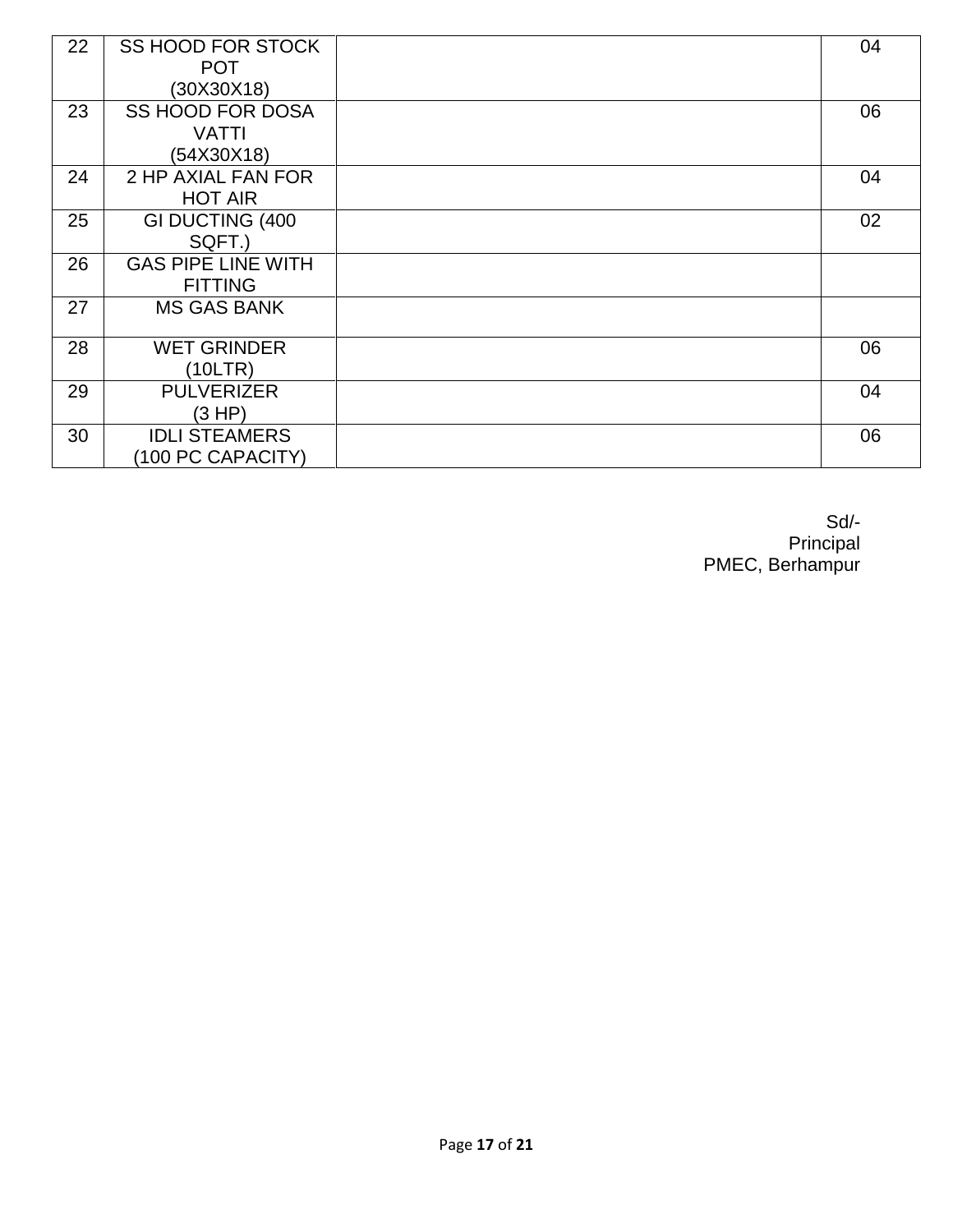## **LIST OF THE KITCHEN EQUIPMENT WITH DETAIL SPECIFICATION**

#### *FOR 250 STUDENTS X 2 HOSTELS* **ALL MADE 16 SWG 304 GRADE**

| ALL MADE 16 SWG 304 GRADE |                              |                                                                                               |         |
|---------------------------|------------------------------|-----------------------------------------------------------------------------------------------|---------|
| <b>SL</b>                 | <b>ITEM WITH DIMENSION</b>   | <b>SPECIFICATION</b>                                                                          | APPROX. |
| NO.                       | (IN INCH)                    |                                                                                               | QTY.    |
| 1                         | <b>TWO BURNER RANGE</b>      | Top in 304 grade 16swg thick s.s. sheet                                                       | 02      |
|                           | (48X24X34)                   | Front in 304 grade 18swg thick s.s. sheet with recessed                                       |         |
|                           |                              | design<br>Heavy duty removable grates of cast iron.                                           |         |
|                           |                              | Burners: 2 No's, G-10 Indian Burner with drip trays and                                       |         |
|                           |                              | pilot Burner                                                                                  |         |
|                           |                              | The unit is to be mounted on bullet type adjustable                                           |         |
|                           |                              | shoes.                                                                                        |         |
| 2                         | <b>STOCK POT</b>             | Top in 16swg thick s.s. sheet                                                                 | 04      |
|                           | (30X30X20)                   | front in 18swg thick s.s. sheet with recessed design                                          |         |
|                           |                              | heavy duty removable grates of cast iron G10 Burner                                           |         |
|                           |                              | with individual pilot flames.                                                                 |         |
| 3                         | <b>STOCK POT</b>             | Top in 16swg thick s.s. sheet                                                                 | 02      |
|                           | (24X24X20)                   | front in 18swg thick s.s. sheet with recessed design                                          |         |
|                           |                              | heavy duty removable grates of cast iron G10 Burner                                           |         |
|                           |                              | with individual pilot flames.                                                                 |         |
| $\overline{4}$            | <b>DOSA VATTI</b>            | Legs: 16 SWG SS Pipes. Top underneath by M.S.                                                 | 04      |
|                           | (48X24X34)                   | Angles. Coverage 20 swg S S sheet<br>12mm hot plate with M S angle welded four sides, 1 1/2 ' |         |
|                           |                              | R V burners 4 nos., pilot burner with needle control                                          |         |
|                           |                              | valve. coverage 20 swg S S sheet. The unit is to be                                           |         |
|                           |                              | mounted on bullet type adjustable shoes.                                                      |         |
| 5                         | <b>BAIN MARIE</b>            | Top 16 SWG thick S S Sheet,                                                                   | 04      |
|                           | (72X24X34)                   | Tank construction in 22 SWG thick s s sheet, legs of 40                                       |         |
|                           |                              | mm s s square pipe with s s angle support, immersion                                          |         |
|                           |                              | type heating elements, quick acting ball valve for drain                                      |         |
|                           |                              | off water inlet faucet/*socket, 22 swg thick s s sheet                                        |         |
|                           |                              | bolted to the uprights. 304 grade SS Sheet. The total                                         |         |
|                           |                              | structure is to placed on adjustable shoes.                                                   |         |
| 6                         | DOUGH KNEDER                 |                                                                                               | 02      |
| $\overline{7}$            | (25 KG)<br><b>ROTI MAKER</b> |                                                                                               | 02      |
|                           | (700-1000/HOUR)              |                                                                                               |         |
| 8                         | <b>MASALA TABLE</b>          | Top:16 SWG 304 AISI SS Sheet.                                                                 | 04      |
|                           | (24X24X34)                   | Legs: 16 SWG SS Pipes                                                                         |         |
|                           |                              | Shelves: 18 SWG 304 Grade SS Sheet                                                            |         |
|                           |                              | The unit is to be mounted on bullet type adjustable feet.                                     |         |
|                           |                              | Structure: Top underneath by M.S. Angles                                                      |         |
| 9                         | <b>DOSA SUPPORTING</b>       |                                                                                               | 04      |
|                           | <b>TABLE WITH SINK</b>       |                                                                                               |         |
|                           | (60X24X34)                   |                                                                                               |         |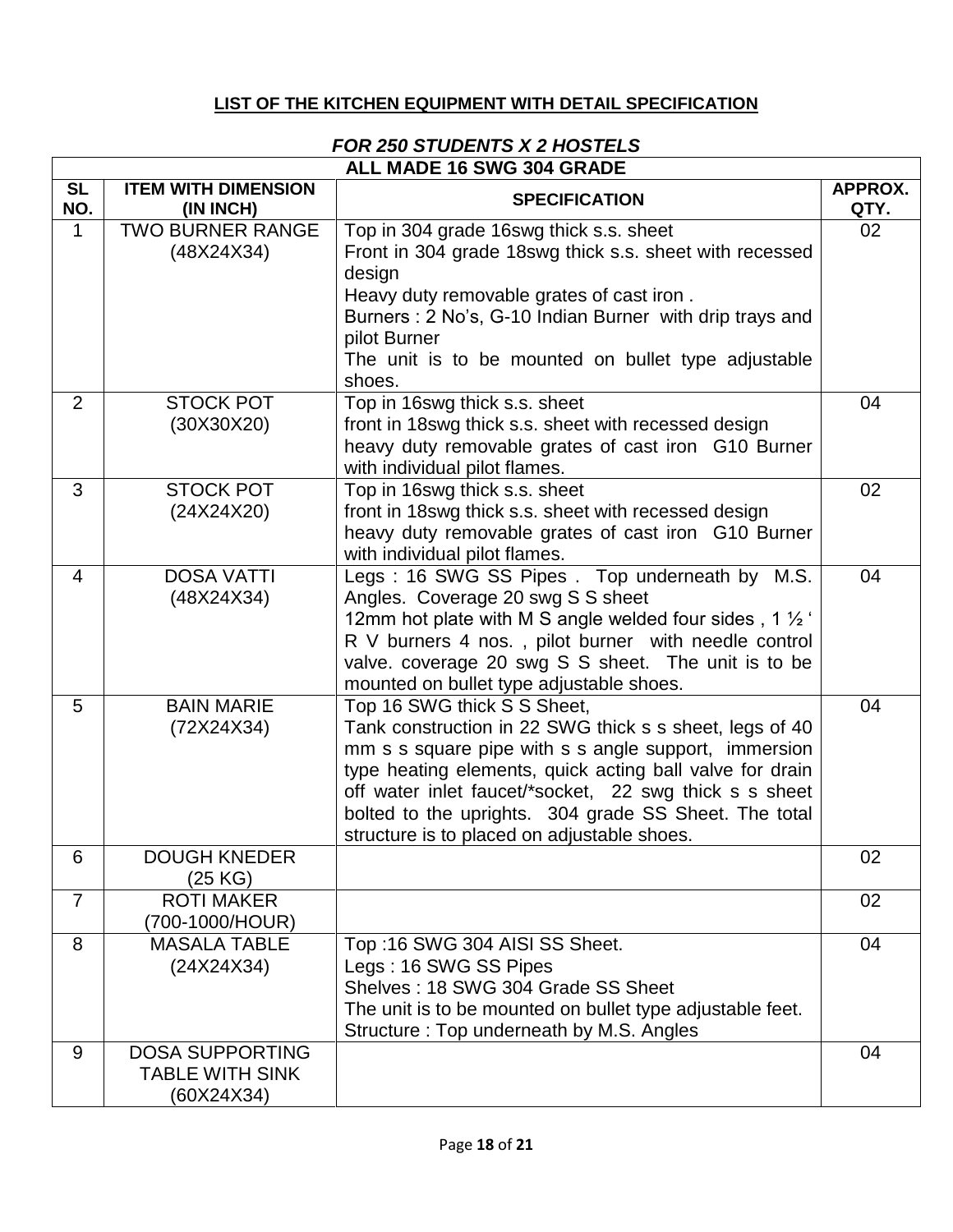| 10 | <b>THREE SINK UNIT</b>              | Top, Flash Back & Drain Board 16 SWG 304 AISI SS                                                                    | 02 |
|----|-------------------------------------|---------------------------------------------------------------------------------------------------------------------|----|
|    | $(72X24X34+6)$                      | Sheet.                                                                                                              |    |
|    |                                     | Under Frame: Heavy duty M.S. angle with rust proof &<br>double coat paint.                                          |    |
|    |                                     | SINK: Heavy duty SS 304 quality with 40 mm dia.                                                                     |    |
|    |                                     | LEGS : Heavy duty SS pipe with nylon shoes.                                                                         |    |
| 11 | <b>SINGLE SINK UNIT</b>             | Top in 16swg thick s.s. sheet                                                                                       | 02 |
|    | $(24X24X34+6)$                      | top sound dampened by an approved method                                                                            |    |
|    |                                     | uprights in 38x38x16swg 304 grade s.s. square tube                                                                  |    |
|    |                                     | 18 swg, s.s. sheet bolted to the uprights Sink in 16swg<br>thick s.s. sheet with 12mm collar on all sides. The unit |    |
|    |                                     | is to be mounted on bullet type adjustable shoes.                                                                   |    |
| 12 | <b>CUTTING WITH PICK</b>            |                                                                                                                     | 02 |
|    | <b>UP TABLE</b>                     |                                                                                                                     |    |
|    | $(60X24X34+18+12)$                  |                                                                                                                     |    |
| 13 | 2 DOOR                              | Interior in 22swg 304grade s.s. sheet                                                                               | 02 |
|    | <b>UNDERCOUNTER WITH</b>            | 2 doors self closing type                                                                                           |    |
|    | <b>OHS</b>                          | One Over Head Shelve at 16"                                                                                         |    |
|    | (48X27X34X+18+12)                   | Dark colored magnetic gaskets                                                                                       |    |
|    |                                     | high density puff insulation<br>Hermetically sealed Kirloskar compressor. Thermostat                                |    |
|    |                                     | controlled fan cooled condenser. . Easy to remove                                                                   |    |
|    |                                     | louvers for cleaning of condenser.                                                                                  |    |
| 14 | POT RACK                            | Legs: 16 SWG SS 1!/4" Square Pipes                                                                                  | 06 |
|    | (48X18X66)                          | Shelves: 20 SWG 304 Grade SS Sheet                                                                                  |    |
|    |                                     |                                                                                                                     |    |
|    |                                     | The unit is to be mounted on bullet type adjustable feet.                                                           |    |
| 15 | <b>STORE RACK</b>                   | Legs: 16 SWG SS 1!/4" Square Pipes                                                                                  | 04 |
|    | (36X18X66)                          | Shelves: 20 SWG 304 Grade SS Sheet                                                                                  |    |
|    |                                     | The unit is to be mounted on bullet type adjustable feet.                                                           |    |
| 16 | <b>SIX SEATER DINING</b>            | Top :16 SWG 304 AISI SS Sheet.                                                                                      | 84 |
|    | <b>TABLE WITH FIX TOOLS</b>         | Legs: 16 SWG SS Pipes 40 mm Dia Squre pipe                                                                          |    |
|    | <b>TABLE TOP SS 16SWG</b>           | Tools are fixed with 40 mm Dia Round pipes.                                                                         |    |
|    | <b>TOOL TOP SS PLATE</b>            | The unit is to be mounted on bullet type adjustable feet.                                                           |    |
| 17 | <b>DISH WASHING</b>                 |                                                                                                                     | 02 |
|    | <b>MACHINE</b><br>(300-PLATE/HOURS) |                                                                                                                     |    |
| 18 | <b>PLATE WARMER</b>                 |                                                                                                                     | 02 |
|    | (100-PLATE CAPACITY)                |                                                                                                                     |    |
| 19 | <b>DISH LANDING TABLE</b>           | Top in 16swg thick s.s. sheet                                                                                       | 04 |
|    | (60X24X34)                          | top sound dampened by an approved method                                                                            |    |
|    |                                     | uprights in 38x38x16swg 304 grade s.s. square tube                                                                  |    |
|    |                                     | 18 swg, s.s. sheet bolted to the uprights                                                                           |    |
|    |                                     | Sink in 16swg thick s.s. sheet with 12mm collar on all                                                              |    |
| 20 | SS HOOD FOR TWO                     | sides                                                                                                               | 02 |
|    | <b>BURNER</b>                       |                                                                                                                     |    |
|    | (54X30X18)                          |                                                                                                                     |    |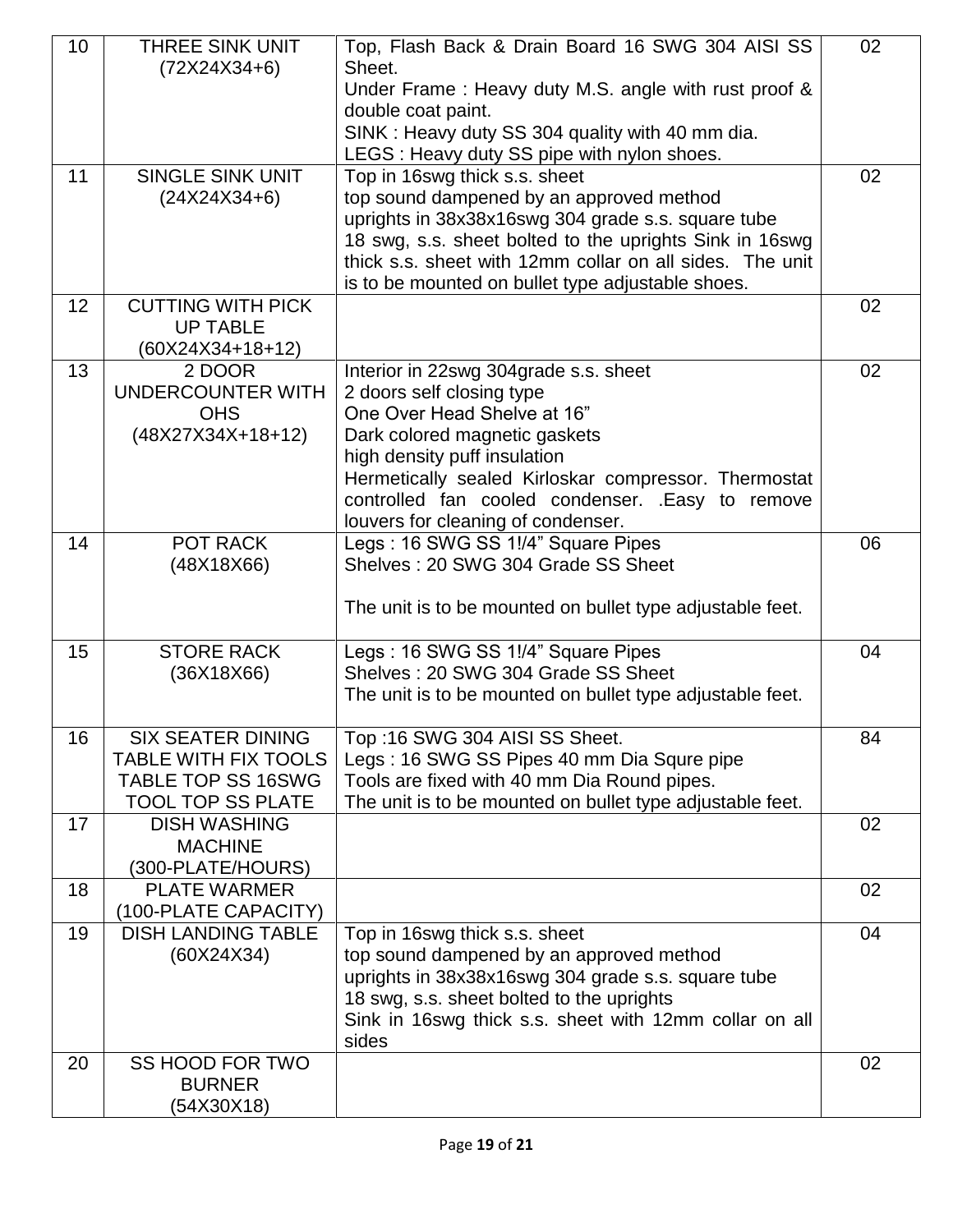| 21 | <b>SS HOOD FOR STOCK</b><br>POT (36X30X18) | 04 |
|----|--------------------------------------------|----|
| 22 | SS HOOD FOR STOCK                          | 02 |
|    | <b>POT</b>                                 |    |
|    | (30X30X18)                                 |    |
| 23 | <b>SS HOOD FOR DOSA</b>                    | 04 |
|    | <b>VATTI</b>                               |    |
|    | (54X30X18)                                 |    |
| 24 | 2 HP AXIAL FAN FOR                         | 02 |
|    | <b>HOT AIR</b>                             |    |
|    |                                            |    |
| 25 | <b>GI DUCTING</b>                          | 02 |
|    | (400 SQFT.)                                |    |
| 26 | <b>GAS PIPE LINE WITH</b>                  |    |
|    | <b>FITTING</b>                             |    |
| 27 | <b>MS GAS BANK</b>                         |    |
|    |                                            |    |
| 28 | <b>WET GRINDER</b>                         | 04 |
|    | (10LTR)                                    |    |
| 29 | <b>PULVERIZER</b>                          | 02 |
|    | (3 HP)                                     |    |
| 30 | <b>IDLI STEAMERS</b>                       | 04 |
|    | (100 PC CAPACITY)                          |    |

Sd/- **Principal** Principal PMEC, Berhampur